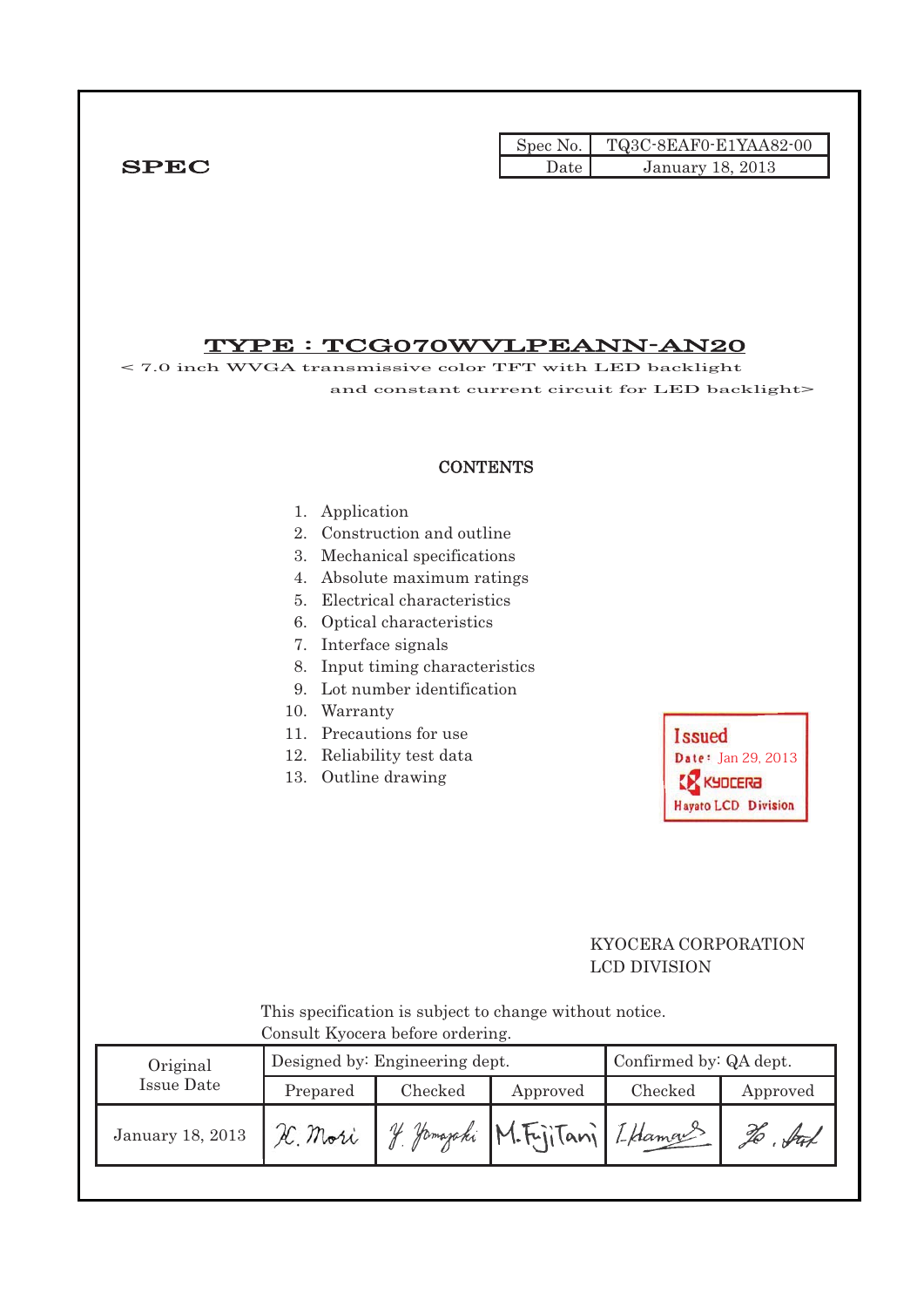# Warning

- 1. This Kyocera LCD module has been specifically designed for use only in electronic devices and industrial machines in the area of audio control, office automation, industrial control, home appliances, etc. The module should not be used in applications where the highest level of safety and reliability are required and module failure or malfunction of such module results in physical harm or loss of life, as well as enormous damage or loss. Such fields of applications include, without limitation, medical, aerospace, communications infrastructure, atomic energy control. Kyocera expressly disclaims any and all liability resulting in any way to the use of the module in such applications.
- 2. Customer agrees to indemnify, defend and hold Kyocera harmless from and against any and all actions, claims, damages, liabilities, awards, costs, and expenses, including legal expenses, resulting from or arising out of Customer's use, or sale for use, or Kyocera modules in applications.

# Caution

1. Kyocera shall have the right, which Customer hereby acknowledges, to immediately scrap or destroy tooling for Kyocera modules for which no Purchase Orders have been received from the Customer in a two-year period.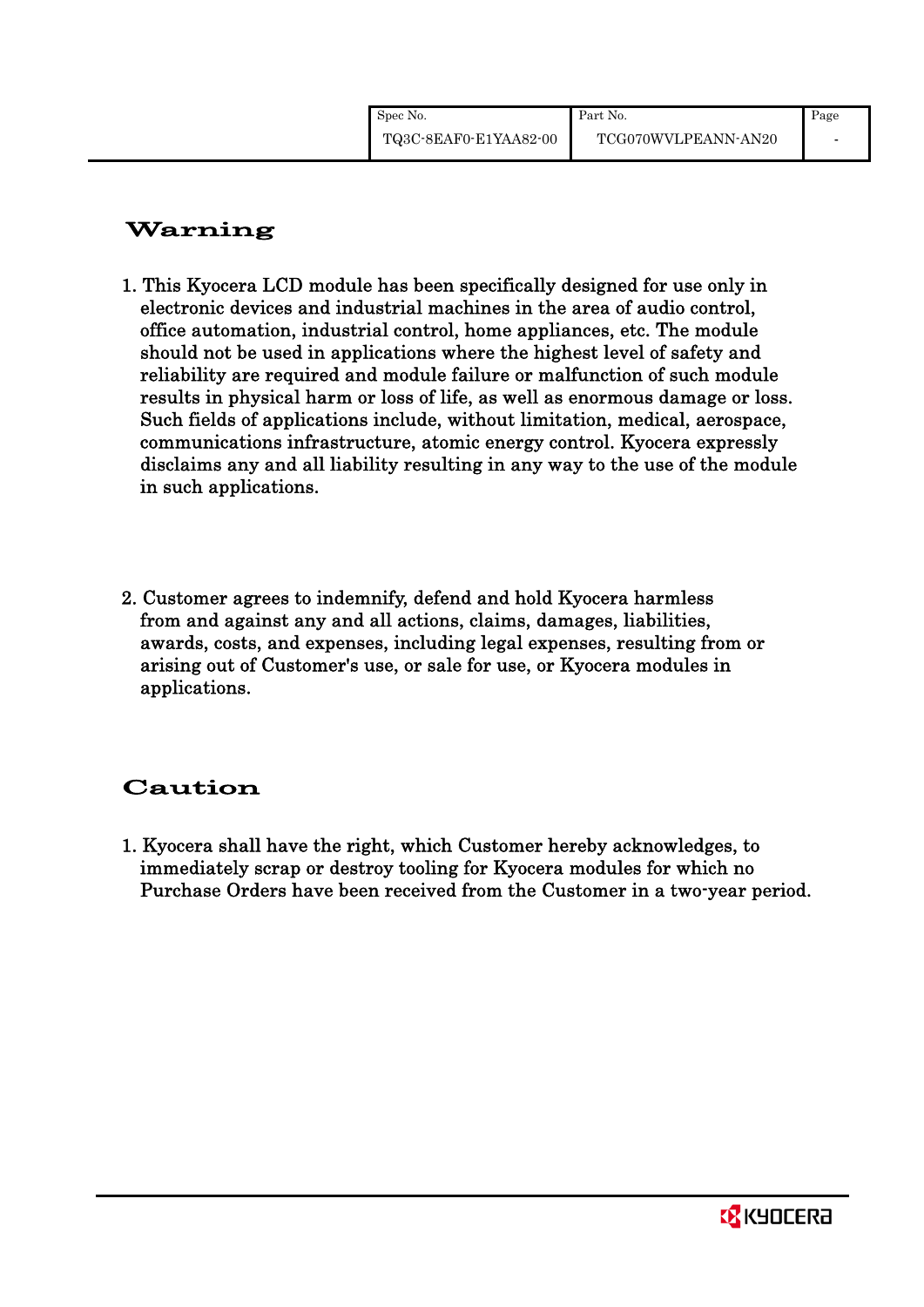| <b>B</b> KYOCERA |  |  |  |  |
|------------------|--|--|--|--|
|------------------|--|--|--|--|

|                  |      |          |  | ${\bf TQ3C\text{-}8EAF0\text{-}E1YAA82\text{-}00}$ |                        |                                      | $\operatorname{TCG070WVLPEANN\text{-}AN20}$ |                        |
|------------------|------|----------|--|----------------------------------------------------|------------------------|--------------------------------------|---------------------------------------------|------------------------|
| Revision record  |      |          |  |                                                    |                        |                                      |                                             |                        |
|                  | Date |          |  | Designed by : Engineering dept.                    |                        |                                      | Confirmed by $:QA$ dept.                    |                        |
|                  |      | Prepared |  | Checked                                            | ${\Large\bf Approved}$ |                                      | Checked                                     | ${\Large\bf Approved}$ |
|                  |      |          |  |                                                    |                        |                                      |                                             |                        |
| ${\rm Rev. No.}$ | Date | Page     |  |                                                    |                        | $\label{eq:2} \textbf{Descriptions}$ |                                             |                        |
|                  |      |          |  |                                                    |                        |                                      |                                             |                        |
|                  |      |          |  |                                                    |                        |                                      |                                             |                        |
|                  |      |          |  |                                                    |                        |                                      |                                             |                        |
|                  |      |          |  |                                                    |                        |                                      |                                             |                        |
|                  |      |          |  |                                                    |                        |                                      |                                             |                        |
|                  |      |          |  |                                                    |                        |                                      |                                             |                        |
|                  |      |          |  |                                                    |                        |                                      |                                             |                        |
|                  |      |          |  |                                                    |                        |                                      |                                             |                        |
|                  |      |          |  |                                                    |                        |                                      |                                             |                        |
|                  |      |          |  |                                                    |                        |                                      |                                             |                        |
|                  |      |          |  |                                                    |                        |                                      |                                             |                        |
|                  |      |          |  |                                                    |                        |                                      |                                             |                        |
|                  |      |          |  |                                                    |                        |                                      |                                             |                        |
|                  |      |          |  |                                                    |                        |                                      |                                             |                        |
|                  |      |          |  |                                                    |                        |                                      |                                             |                        |
|                  |      |          |  |                                                    |                        |                                      |                                             |                        |
|                  |      |          |  |                                                    |                        |                                      |                                             |                        |
|                  |      |          |  |                                                    |                        |                                      |                                             |                        |
|                  |      |          |  |                                                    |                        |                                      |                                             |                        |
|                  |      |          |  |                                                    |                        |                                      |                                             |                        |
|                  |      |          |  |                                                    |                        |                                      |                                             |                        |
|                  |      |          |  |                                                    |                        |                                      |                                             |                        |
|                  |      |          |  |                                                    |                        |                                      |                                             |                        |
|                  |      |          |  |                                                    |                        |                                      |                                             |                        |
|                  |      |          |  |                                                    |                        |                                      |                                             |                        |
|                  |      |          |  |                                                    |                        |                                      |                                             |                        |
|                  |      |          |  |                                                    |                        |                                      |                                             |                        |
|                  |      |          |  |                                                    |                        |                                      |                                             |                        |
|                  |      |          |  |                                                    |                        |                                      |                                             |                        |
|                  |      |          |  |                                                    |                        |                                      |                                             |                        |
|                  |      |          |  |                                                    |                        |                                      |                                             |                        |
|                  |      |          |  |                                                    |                        |                                      |                                             |                        |
|                  |      |          |  |                                                    |                        |                                      |                                             |                        |
|                  |      |          |  |                                                    |                        |                                      |                                             |                        |

Spec No.

Part No.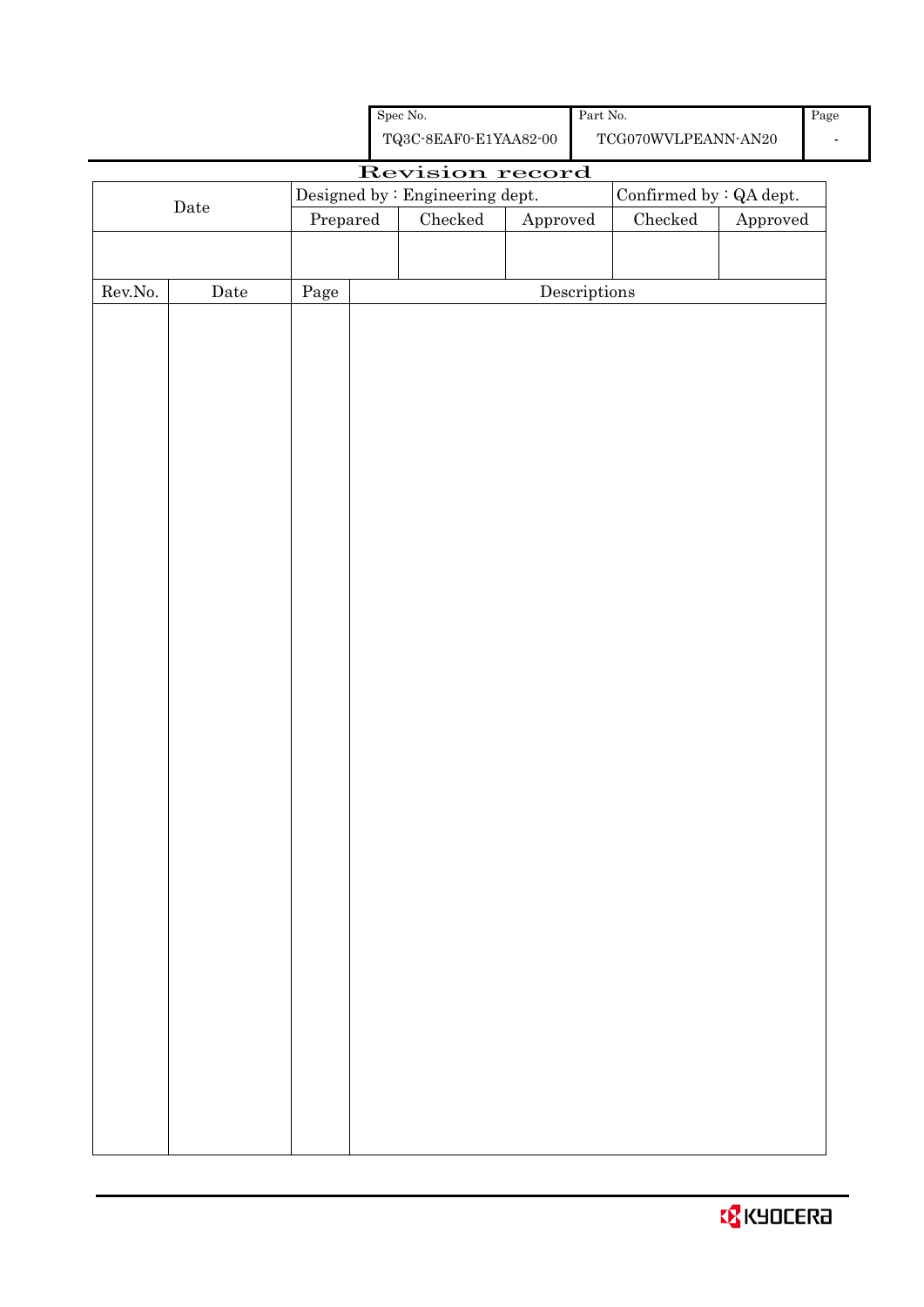| Spec No.              | Part No.            | Page |
|-----------------------|---------------------|------|
| TQ3C-8EAF0-E1YAA82-00 | TCG070WVLPEANN-AN20 |      |

# 1. Application

This document defines the specification of TCG070WVLPEANN-AN20. (RoHS Compliant)

### 2. Construction and outline

| LCD.               | : Transmissive color dot matrix type TFT                   |
|--------------------|------------------------------------------------------------|
| Backlight system   | : LED                                                      |
| Polarizer          | : Anti-Glare treatment                                     |
| Interface          | : LVDS                                                     |
| Additional circuit | : Timing controller, Power supply $(3.3V)$ input)          |
|                    | With Constant current circuit for LED Backlight(12V input) |

## 3. Mechanical specifications

| <b>Item</b>                        | Specification                                           | Unit |
|------------------------------------|---------------------------------------------------------|------|
| Outline dimensions<br><sup>1</sup> | $165(W)\times(104.4)(H)\times8.6(D)$                    | mm   |
| Active area                        | $152.4(W)\times91.44(H)$<br>(17.8cm/7.0 inch(Diagonal)) | mm   |
| Dot format                         | $800 \times (R, G, B)(W) \times 480(H)$                 | dot  |
| Dot pitch                          | $0.0635(W)\times0.1905(H)$                              | mm   |
| 2)<br>Base color                   | Normally White                                          |      |
| Mass                               | 205                                                     | g    |

1) Projection not included. Please refer to outline for details.

2) Due to the characteristics of the LCD material, the color varies with environmental temperature.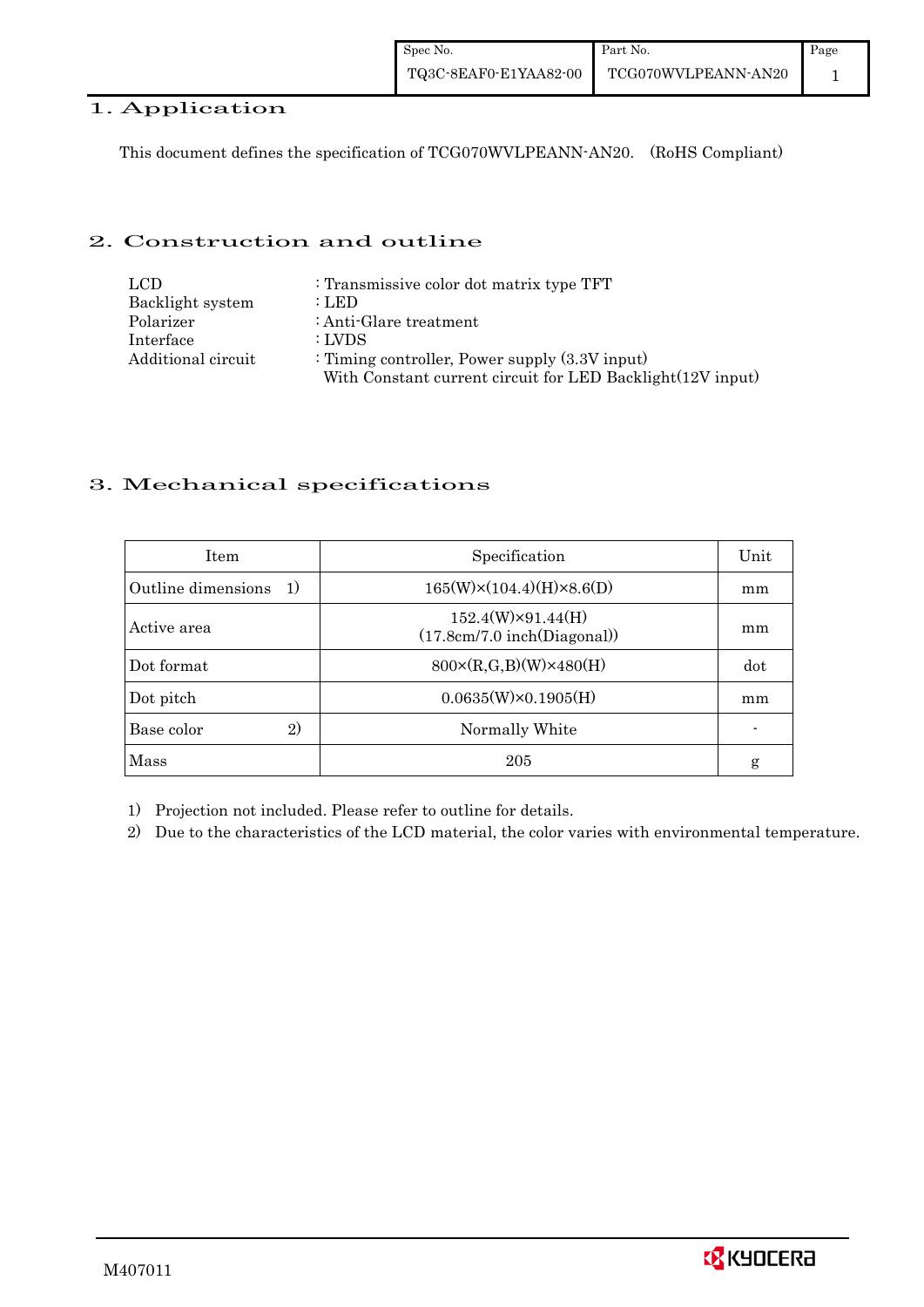### 4. Absolute maximum ratings

|                          | Item                               | Symbol       | Min.   | Max.         | Unit |
|--------------------------|------------------------------------|--------------|--------|--------------|------|
| Supply voltage $(+3.3V)$ |                                    | $\rm V_{DD}$ | $-0.3$ | 4.0          |      |
| Supply voltage $(+12V)$  |                                    | $\rm V_{IN}$ | $-0.3$ | 14.0         |      |
| Input signal             | RxINi+, RxINi-<br>$\left(1\right)$ | $\rm V_{I1}$ | $-0.3$ | 2.8          |      |
|                          | CK IN+, CK IN-                     | $\rm V_{I2}$ | $-0.3$ | 2.8          |      |
| voltage $2)$             | SELLVDS, BITSEL, SC                | $\rm V_{I3}$ | $-0.3$ | $V_{DD}+0.5$ |      |
|                          | BLBRT, BLEN                        | $\rm V_{I4}$ | $-0.3$ | $\rm V_{IN}$ |      |

4-1. Electrical absolute maximum ratings

1)  $i=0,1,2,3$ 

2) V<sub>DD</sub> must be supplied correctly within the range described in  $5$ -1.

#### 4-2. Environmental absolute maximum ratings

| Item                  |    | Symbol                   | Min.  | Max. | Unit      |
|-----------------------|----|--------------------------|-------|------|-----------|
| Operating temperature | 1) | Top                      | $-20$ | 70   | $\circ$ C |
| Storage temperature   | 2) | T <sub>STO</sub>         | $-30$ | 80   | $\circ$ C |
| Operating humidity    | 3) | $H_{OP}$                 | 10    | 4)   | %RH       |
| Storage humidity      | 3) | H <sub>STO</sub>         | 10    | 4)   | %RH       |
| Vibration             |    | $\overline{\phantom{a}}$ | 5)    | 5)   |           |
| Shock                 |    | $\overline{\phantom{0}}$ | 6)    | 6)   |           |

1) Operating temperature means a temperature which operation shall be guaranteed. Since display performance is evaluated at 25°C, another temperature range should be confirmed.

2) Temp. =  $-30^{\circ}$ C 48h, Temp. =  $80^{\circ}$ C 168h Store LCD at normal temperature/humidity. Keep them free from vibration and shock. An LCD that is kept at a low or a high temperature for a long time can be defective due to other conditions, even if the low or high temperature satisfies the standard. (Please refer to "Precautions for Use" for details.)

- 3) Non-condensing
- 4) Temp. 40°C, 85%RH Max.
	- Temp. 40°C, Absolute humidity shall be less than 85%RH at 40°C.
- 5)

| Frequency       | 55 H <sub>z</sub><br>10 | Acceleration value            |
|-----------------|-------------------------|-------------------------------|
| Vibration width | $0.15$ m m              | $(0.3 \quad 9 \text{ m/s}^2)$ |
| Interval        | $10 - 55 - 10$ Hz       | minutes                       |

 2 hours in each direction X, Y, Z (6 hours total) EIAJ ED-2531

6) Acceleration: 490 m/s2, Pulse width: 11 ms 3 times in each direction:  $\pm X$ ,  $\pm Y$ ,  $\pm Z$ EIAJ ED-2531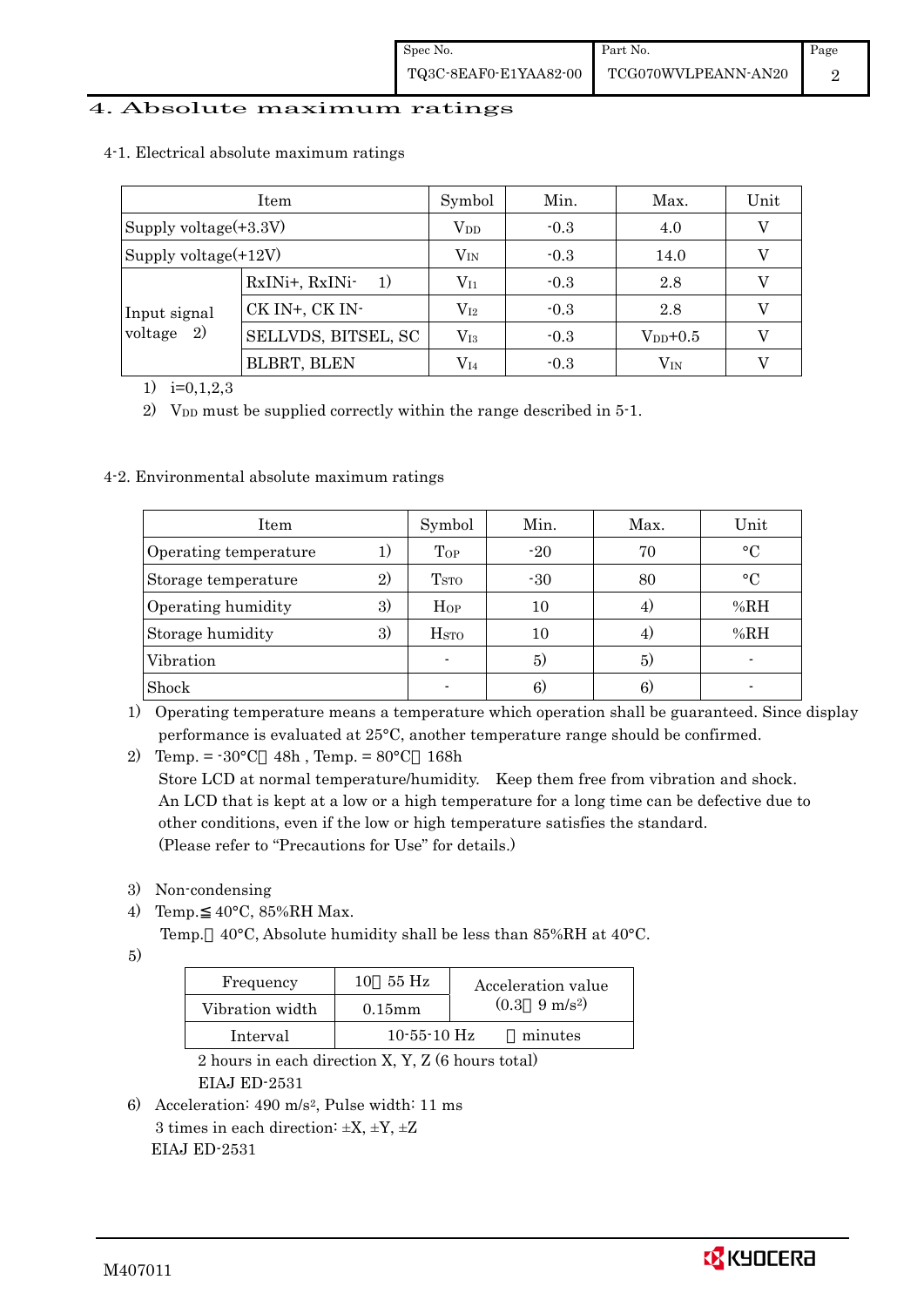## 5. Electrical characteristics

#### 5-1. LCD

| Temp. $= -20$<br>$70^{\circ}$ C     |       |                 |                          |                          |                          |                          |                           |
|-------------------------------------|-------|-----------------|--------------------------|--------------------------|--------------------------|--------------------------|---------------------------|
| Item                                |       | Symbol          | Condition                | Min.                     | Typ.                     | Max.                     | Unit                      |
| Supply voltage                      | 1)    | $V_{DD}$        |                          | 3.0                      | $\!3.3\!$                | 3.6                      | $\rm V$                   |
| Current consumption                 |       | I <sub>DD</sub> | 2)                       | $\blacksquare$           | 200                      | 260                      | mA                        |
| Permissive input ripple voltage     |       | $\rm V_{RP}$    | $V_{DD}=3.3V$            | $\overline{\phantom{a}}$ | $\blacksquare$           | 100                      | $mVp-p$                   |
|                                     |       | $V_{IL}$        | "Low" level              | $\mathbf{0}$             | $\blacksquare$           | 0.8                      | $\ensuremath{\mathbf{V}}$ |
| Input signal voltage                | 3)    | V <sub>IH</sub> | "High" level             | $2.0\,$                  | $\overline{\phantom{a}}$ | <b>V</b> <sub>DD</sub>   | $\mathbf V$               |
|                                     |       | $I_{OL}$        | $V_{I3}=0V$              | $-10$                    | $\blacksquare$           | 10                       | $\mu A$                   |
| Input reek current                  |       | $I_{OH}$        | $V_{I3} = 3.3V$          | $\overline{\phantom{0}}$ | $\blacksquare$           | 400                      | $\mu A$                   |
| LVDS Input voltage                  | 4)    | $\rm V_{L}$     |                          | $\mathbf{0}$             | $\overline{\phantom{a}}$ | 1.9                      | $\overline{V}$            |
| Differential input voltage          | 4)    | $V_{ID}$        | $\overline{a}$           | 250                      | 350                      | 450                      | mV                        |
| Differential input                  |       | $V_{TL}$        | "Low" level              | $V_{CM}$ -100            | $\overline{\phantom{a}}$ | $\blacksquare$           | mV                        |
| threshold voltage                   | 4) 5) | V <sub>TH</sub> | "High" level             | $\blacksquare$           | $\overline{\phantom{a}}$ | $V_{CM}$ +100            | mV                        |
| Terminator                          |       | $R_1$           |                          | $\overline{\phantom{a}}$ | 100                      |                          |                           |
|                                     |       | t1              | $\overline{a}$           | 0.1                      | $\overline{\phantom{a}}$ | 10                       | ms                        |
|                                     |       | t2              | $\overline{\phantom{a}}$ | $\mathbf{0}$             | $\overline{\phantom{a}}$ | $\overline{\phantom{a}}$ | ms                        |
|                                     |       | t3              | $\overline{a}$           | $\mathbf{0}$             | $\overline{a}$           | $\overline{a}$           | ms                        |
| V <sub>DD</sub> -turn-on conditions |       | t4              | $\overline{\phantom{a}}$ | 1.0                      | $\blacksquare$           | $\blacksquare$           | S                         |
|                                     | 1)    | t5              | $\overline{\phantom{0}}$ | 200                      | $\overline{\phantom{a}}$ | $\overline{\phantom{a}}$ | ms                        |
|                                     |       | t6              | $\overline{\phantom{a}}$ | 200                      | $\overline{\phantom{a}}$ | $\overline{\phantom{a}}$ | ms                        |
|                                     |       | t7              | $\overline{\phantom{0}}$ | $\mathbf{0}$             | $\overline{\phantom{a}}$ | 10                       | $\mathbf{s}$              |
|                                     |       | t8              |                          | $\boldsymbol{0}$         |                          | $\overline{\phantom{a}}$ | ms                        |

#### 1) V<sub>DD</sub>-turn-on conditions



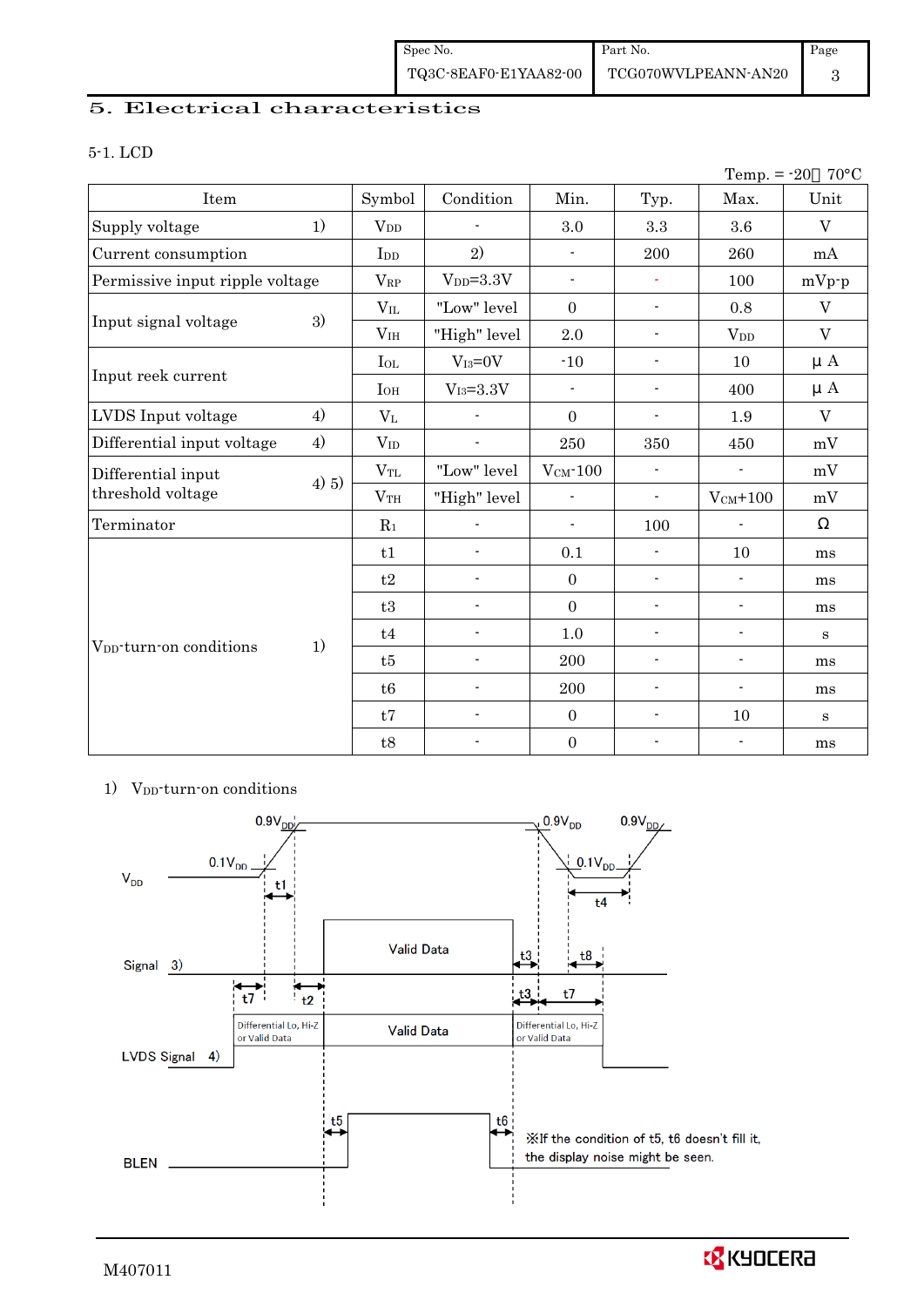2) Display pattern:

 $V_{DD} = 3.3V$ , Temp. =  $25^{\circ}$ C  $123\,456$   $2398\,2399\,2400(\text{dot})$ 1 2 3 : : : 479 480 (dot)

- 3) Input signal : SELLVDS, BITSEL, SC
- 4) Input signal : RxIN3+, RxIN3-, RxIN2+, RxIN2-, RxIN1+, RxIN1-, RxIN0+, RxIN0- CK IN+, CK IN-



- 5)  $V_{CM}$ : LVDS Common mode voltage (V $_{CM}$ =1.25V)
- 6) Please power on LVDS transmitter at the same time as VDD, or LVDS transmitter should be powered on first.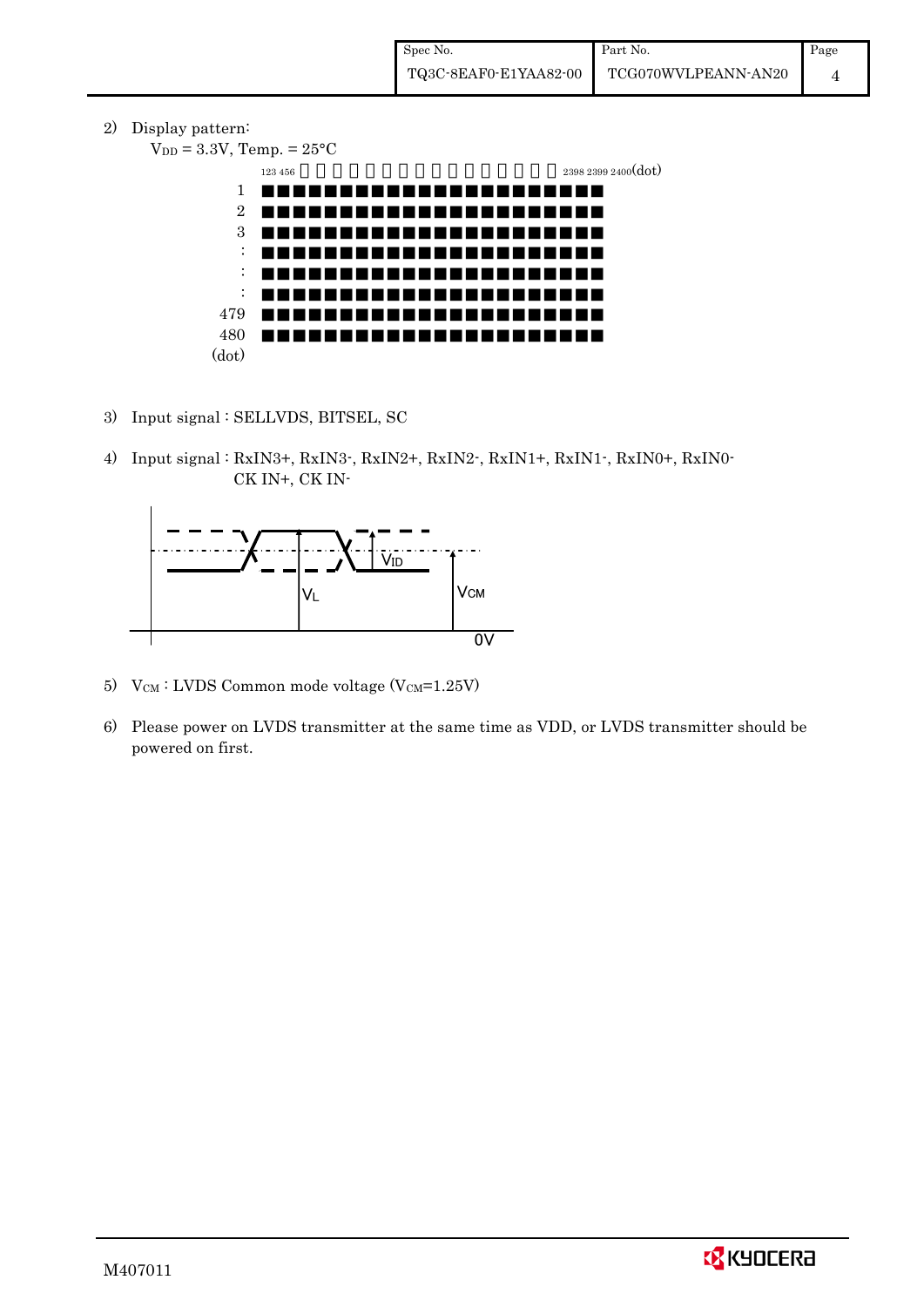#### 5-2. Constant current circuit for LED Backlight

|                                         |                    |                                  |                          |                | Temp. $= -20$ | $70^{\circ}$ C |
|-----------------------------------------|--------------------|----------------------------------|--------------------------|----------------|---------------|----------------|
| Item                                    | Symbol             | Condition                        | Min.                     | Typ.           | Max.          | Unit           |
| 1)<br>Supply voltage                    | $V_{IN}$           |                                  | 10.8                     | 12.0           | 13.2          | V              |
| Current consumption                     | $I_{IN}$           | 2)                               | $\overline{\phantom{a}}$ | 165            | 280           | mA             |
| Permissive input ripple voltage         | $\rm V_{RP\_BL}$   | $V_{IN} = 12.0V$                 | $\blacksquare$           |                | 100           | $mVp-p$        |
|                                         | VIL_BLBRT          | "Low" level                      | $\Omega$                 | $\blacksquare$ | 0.8           | V              |
| <b>BLBRT</b> Input signal voltage       | VIH_BLBRT          | "High" level                     | 2.3                      |                | $V_{IN}$      | $\mathbf V$    |
| <b>BLBRT</b> Input pull-down resistance | $R_{IN\_BLBRT}$    |                                  | 100                      | 300            | 500           | $\mathbf{k}$   |
|                                         | $V_{\rm IL\_BLEN}$ | "Low" level                      | $\Omega$                 |                | 0.8           | V              |
| <b>BLEN</b> Input signal voltage        | $VIH_BLEN$         | "High" level                     | 2.3                      |                | $V_{IN}$      | $\mathbf V$    |
| <b>BLEN</b> Input pull-down resistance  | $R_{IN\_BLEN}$     |                                  | 100                      | 300            | 500           | $\mathbf{k}$   |
| 3)<br>Frequency                         | f <sub>PWM</sub>   |                                  | 200                      |                | 10k           | Hz             |
|                                         |                    | $f_{\text{PWM}} = 200 \text{Hz}$ | $\mathbf{1}$             | $\blacksquare$ | 100           | $\%$           |
| 3)<br>M Duty ratio                      | $D_{\rm PWM}$      | $f_{\rm PWM} = 2kHz$             | 10                       | -              | 100           | $\%$           |
|                                         |                    | $f_{\text{PWM}} = 10kHz$         | 50                       |                | 100           | $\%$           |
| (4), 5)<br>Operating life time          | T                  | Temp.= $25^{\circ}$ C            |                          | 70,000         |               | $\mathbf h$    |

1) VIN-turn-on conditions



2)  $V_{IN} = 12V$ , Temp. = 25  $D_{PWM} = 100\%$ 

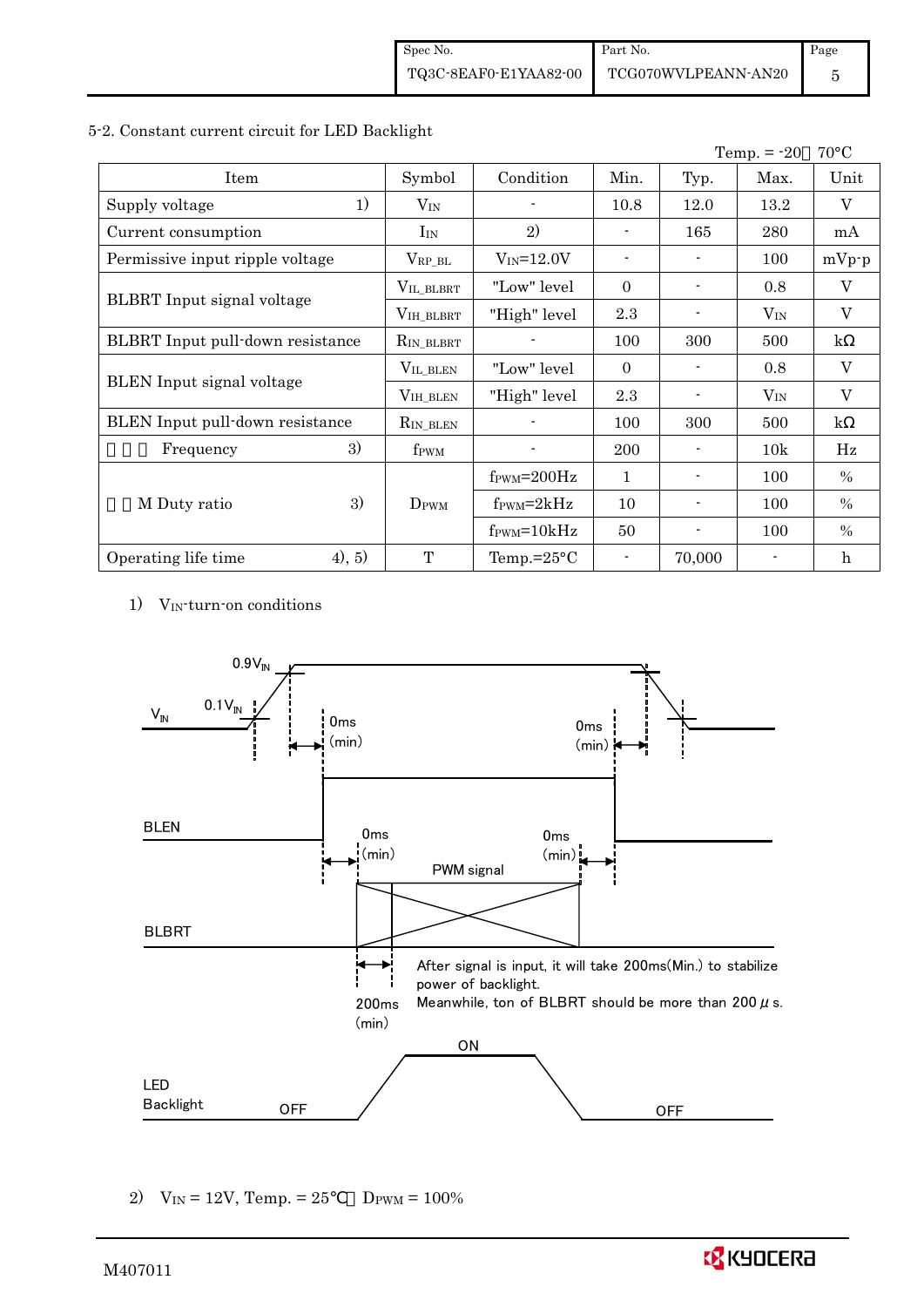3) PWM Timing Diagram



 $t_{ON}$   $t_{OFF}$  50 $\mu$  s. In case of lower frequency, the deterioration of the display quality, flicker etc., may occur.

- 4) When brightness decrease 50% of minimum brightness. The average life of a LED will decrease when the LCD is operating at higher temperatures.
- 5) Life time is estimated data. (Condition : IF=60mA, Ta=25 in chamber).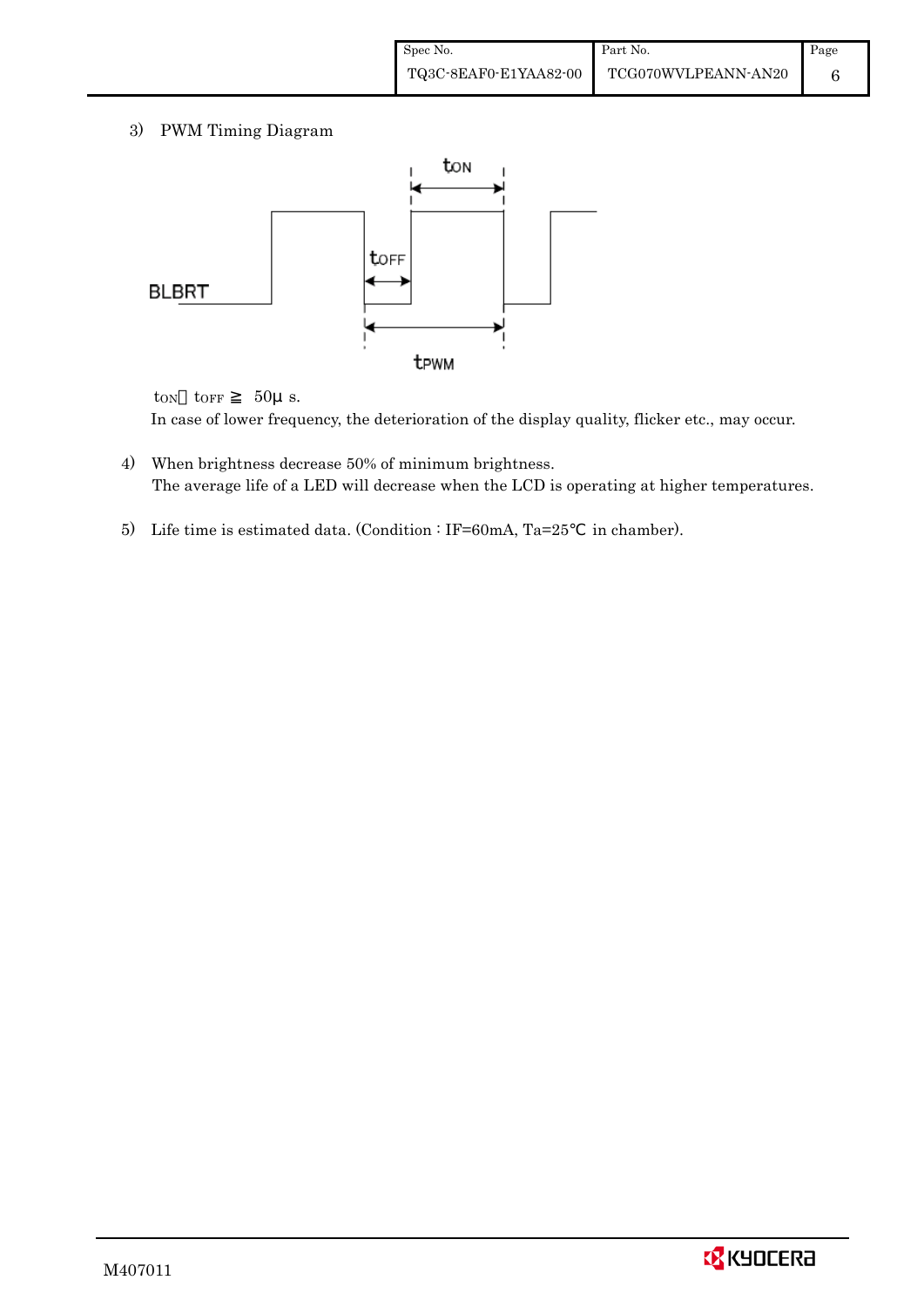| Spec No.              | Part No.            | Page |
|-----------------------|---------------------|------|
| TQ3C-8EAF0-E1YAA82-00 | TCG070WVLPEANN-AN20 |      |

## 6. Optical characteristics

Measuring spot =  $6.0$ mm, Temp. =  $25^{\circ}$ C

| Item                                  |       | Symbol              | Condition           | Min.                     | Typ.           | Max.           | Unit                       |
|---------------------------------------|-------|---------------------|---------------------|--------------------------|----------------|----------------|----------------------------|
|                                       | Rise  | $\tau_r$            | $=0^{\circ}$<br>$=$ |                          | $\overline{5}$ |                | ms                         |
| Response time<br>Down                 |       | $\tau$ <sub>d</sub> | $=0^{\circ}$<br>$=$ | $\blacksquare$           | 25             |                | ms                         |
| Viewing angle range<br>View direction |       | <b>UPPER</b>        |                     |                          | 60             |                | deg.                       |
|                                       |       | <b>LOWER</b>        |                     |                          | 80             |                |                            |
| $: 12$ o'clock                        |       | <b>LEFT</b>         | CR<br>10            | $\overline{\phantom{a}}$ | 80             | ٠              |                            |
| (Gray inversion)                      |       | $\phi$ RIGHT        |                     | $\blacksquare$           | 80             | $\blacksquare$ | deg.                       |
| Contrast ratio                        |       | CR                  | $=0^{\circ}$<br>$=$ | 700                      | 1000           |                |                            |
| <b>Brightness</b>                     |       | L                   | IF=60mA/Line        | 240                      | 350            |                | $\mathrm{cd}/\mathrm{m}^2$ |
|                                       | Red   | $\mathbf x$         | $=$ =0 $^{\circ}$   | 0.550                    | 0.600          | 0.650          |                            |
|                                       |       | y                   |                     | 0.300                    | 0.350          | 0.400          |                            |
|                                       |       | $\mathbf X$         | $=0^{\circ}$<br>$=$ | 0.270                    | 0.320          | 0.370          |                            |
| Chromaticity                          | Green | у                   |                     | 0.500                    | 0.550          | 0.600          |                            |
| coordinates                           |       | $\mathbf X$         | $=0^{\circ}$<br>$=$ | 0.100                    | 0.150          | 0.200          |                            |
|                                       | Blue  | y                   |                     | 0.070                    | 0.120          | 0.170          |                            |
|                                       |       | $\mathbf X$         | $=0^{\circ}$<br>$=$ | 0.240                    | 0.290          | 0.340          |                            |
|                                       | White | $\mathbf y$         |                     | 0.255                    | 0.305          | 0.355          |                            |

6-1. Definition of contrast ratio

CR(Contrast ratio) Brightness with all pixels "White"

Brightness with all pixels "Black"

### 6-2. Definition of response time



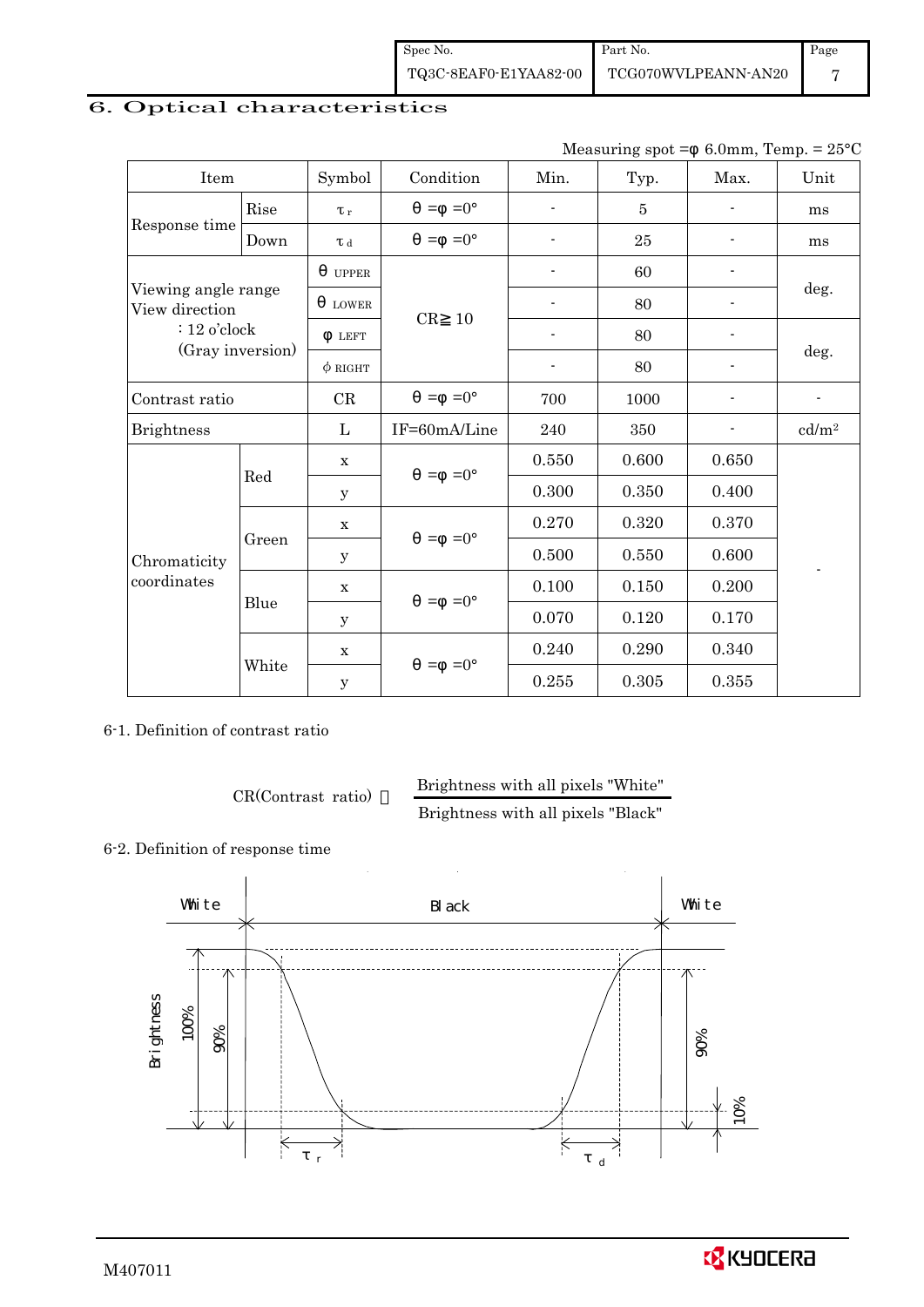| Spec No.              | Part No.            | Page |
|-----------------------|---------------------|------|
| TQ3C-8EAF0-E1YAA82-00 | TCG070WVLPEANN-AN20 |      |



6-4. Brightness measuring points



- 1) Rating is defined as the white brightness at center of display screen(3).
- 2) 5 minutes after LED is turned on. (Ambient Temp.=25 )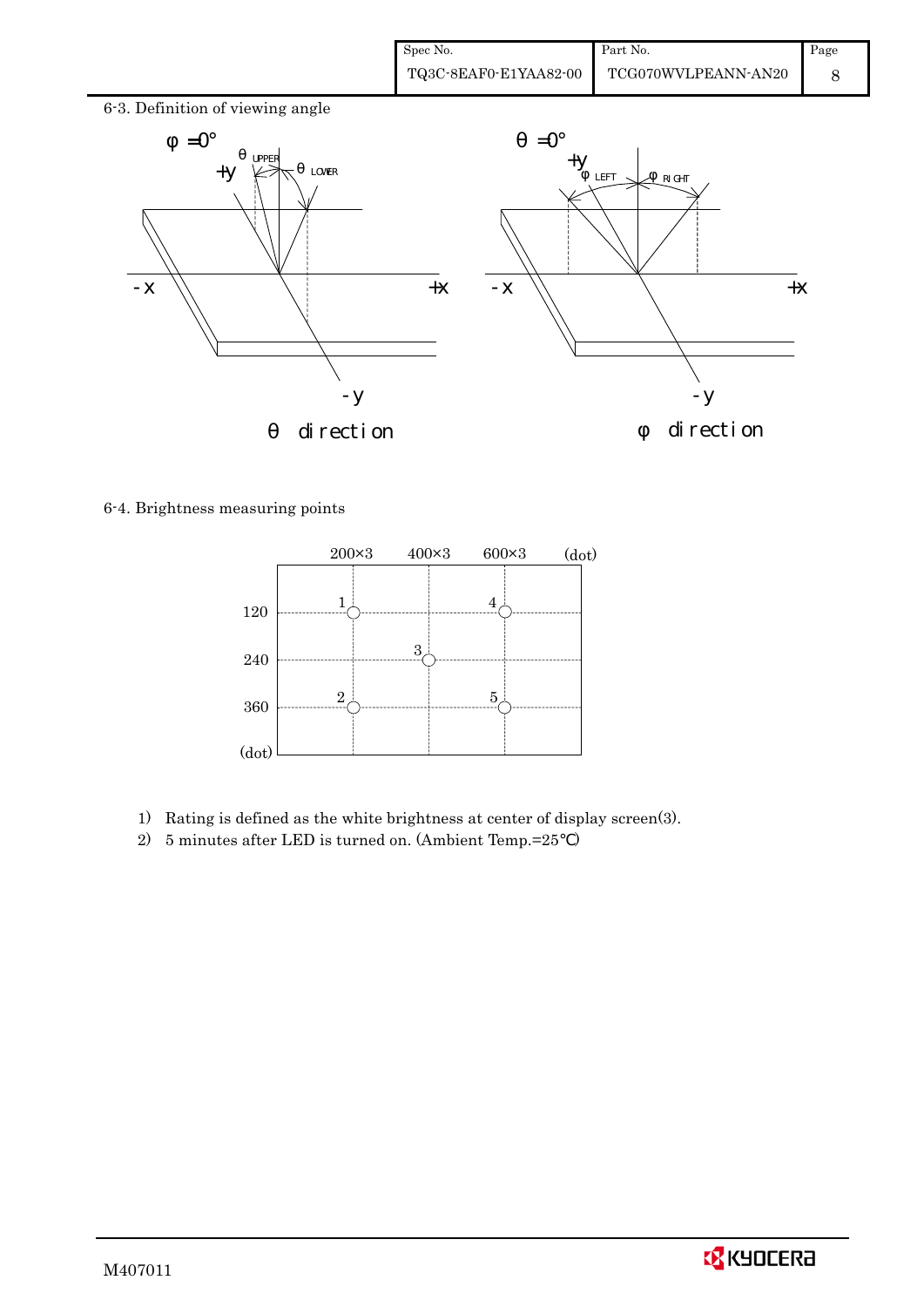### 7. Interface signals

#### 7-1. Interface signals

| No.            | Symbol                 | Description                                                    | <b>Note</b> |
|----------------|------------------------|----------------------------------------------------------------|-------------|
| 1              | <b>BITSEL</b>          | Bit data select signal(GND or Open: 8bit mode High: 6bit mode) |             |
| $\overline{2}$ | <b>SELLVDS</b>         | Mode select signal(LVDS Data mapping)                          |             |
| 3              | <b>GND</b>             | <b>GND</b>                                                     |             |
| $\overline{4}$ | <b>GND</b>             | <b>GND</b>                                                     |             |
| $\overline{5}$ | RxIN3+                 | LVDS receiver signal $CH3(+)$                                  | <b>LVDS</b> |
| 6              | RxIN3-                 | LVDS receiver signal $CH3$ ( $\cdot$ )                         | <b>LVDS</b> |
| $\overline{7}$ | <b>GND</b>             | <b>GND</b>                                                     |             |
| 8              | CK IN+                 | LVDS receiver signal $CK(+)$                                   | <b>LVDS</b> |
| 9              | CK IN-                 | LVDS receiver signal $CK(\cdot)$                               | <b>LVDS</b> |
| 10             | <b>GND</b>             | <b>GND</b>                                                     |             |
| 11             | $RxIN2+$               | LVDS receiver signal $CH2(+)$                                  | <b>LVDS</b> |
| 12             | RxIN2-                 | LVDS receiver signal $CH2(\cdot)$                              | <b>LVDS</b> |
| 13             | <b>GND</b>             | <b>GND</b>                                                     |             |
| 14             | $RxIN1+$               | LVDS receiver signal $CH1(+)$                                  | <b>LVDS</b> |
| 15             | RxIN1-                 | LVDS receiver signal $CH1(\cdot)$                              | <b>LVDS</b> |
| 16             | <b>GND</b>             | <b>GND</b>                                                     |             |
| 17             | $RxIN0+$               | LVDS receiver signal $CHO(+)$                                  | <b>LVDS</b> |
| 18             | RxIN0-                 | LVDS receiver signal $CHO(·)$                                  | <b>LVDS</b> |
| 19             | <b>GND</b>             | <b>GND</b>                                                     |             |
| $20\,$         | <b>GND</b>             | <b>GND</b>                                                     |             |
| 21             | <b>V</b> <sub>DD</sub> | +3.3V power supply                                             |             |
| 22             | <b>V</b> <sub>DD</sub> | $+3.3V$ power supply                                           |             |
| 23             | <b>SC</b>              | Scan direction control(High or Open: Normal<br>GND: Reverse)   | 1)          |
| 24             | <b>BLBRT</b>           | PWM signal(Brightness adjustment)                              |             |
| 25             | <b>BLEN</b>            | ON/OFF terminal voltage                                        |             |
| 26             | N <sub>C</sub>         | N <sub>C</sub>                                                 |             |
| 27             | $V_{IN}$               | $+12V$ power supply                                            |             |
| 28             | $V_{IN}$               | $+12V$ power supply                                            |             |
| 29             | <b>GNDB</b>            | GND (Backlight)                                                |             |
| 30             | <b>GNDB</b>            | GND (Backlight)                                                |             |

 $LCD$  connector  $MDF76GW-30S-1H(55)$  (HIROSE) Matching connector  $MDF76-30P-1C$  (HIROSE)

LVDS receiver : Embedded in ASIC

Matching LVDS transmitter THC63LVDM83R(THine Electronics) or compatible

1) Scanning

SC : High or Open SC : GND





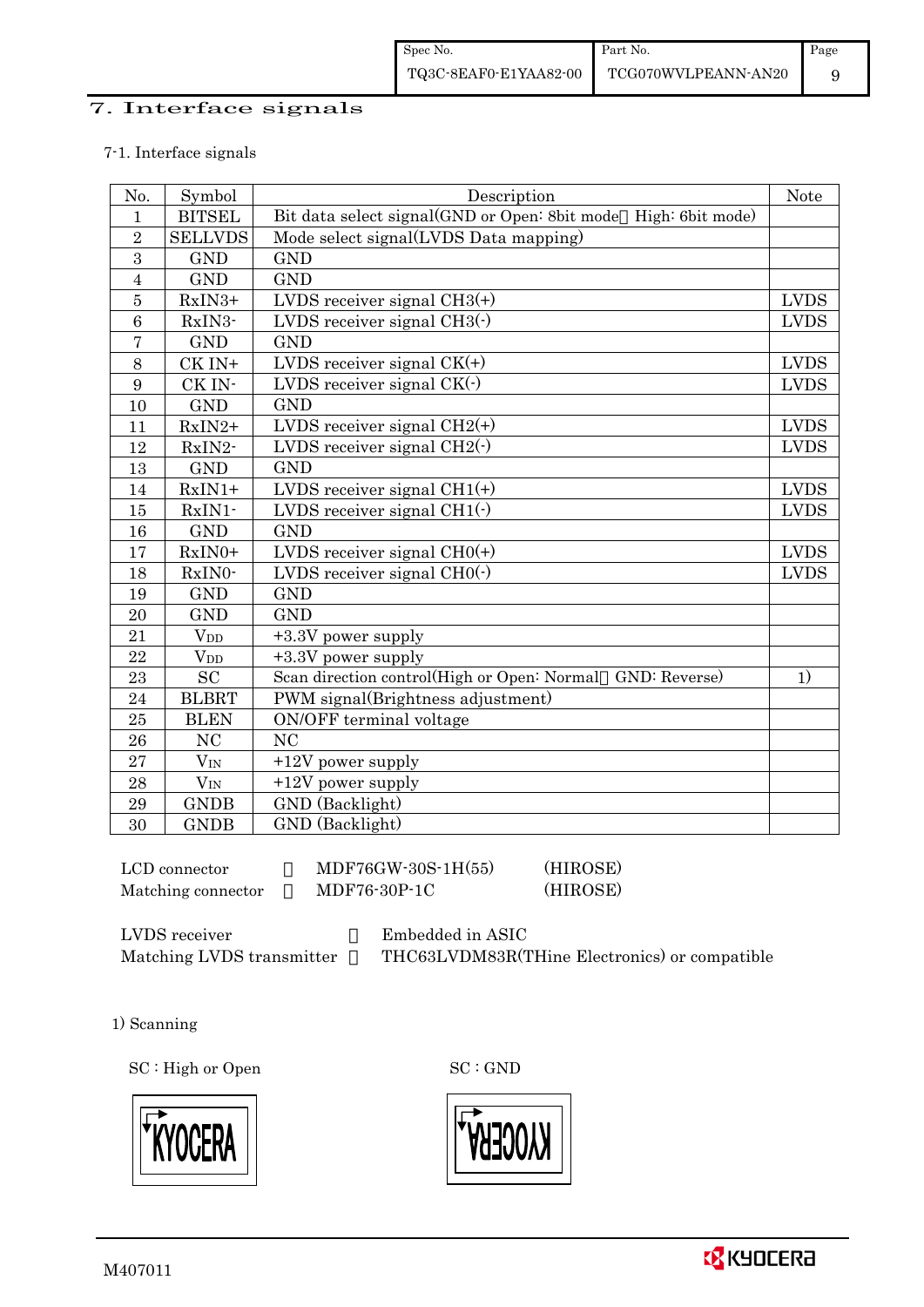| Spec No.              | Part No.            | Page |
|-----------------------|---------------------|------|
| TQ3C-8EAF0-E1YAA82-00 | TCG070WVLPEANN-AN20 |      |

7-2. Data mapping (6bit input / 8bit mode)

| 1) Location of BITSEL, SELLVDS (THC63LVDM83R(THine Electronics) or compatible) |
|--------------------------------------------------------------------------------|
|--------------------------------------------------------------------------------|

|                | Transmitter                 | 1Pin BITSEL<br>$=$ "L" or OPEN | $=$ "L" or OPEN<br>1Pin BITSEL |  |  |
|----------------|-----------------------------|--------------------------------|--------------------------------|--|--|
| Pin No.        | Data                        | $2Pin$ SELLVDS = "L" or OPEN   | $2Pin$ SELLVDS = "H"           |  |  |
| 51             | TA0                         |                                | RO(LSB)                        |  |  |
| 52             | TA1                         |                                | R1                             |  |  |
| 54             | TA <sub>2</sub>             |                                | R2                             |  |  |
| 55             | TA <sub>3</sub>             |                                | R3                             |  |  |
| 56             | TA4                         |                                | R <sub>4</sub>                 |  |  |
| $\overline{3}$ | TA5                         |                                | R5(MSB)                        |  |  |
| $\sqrt{4}$     | TA6                         |                                | GO(LSB)                        |  |  |
| 6              | TB <sub>0</sub>             |                                | G1                             |  |  |
| $\overline{7}$ | TB1                         |                                | G <sub>2</sub>                 |  |  |
| 11             | TB <sub>2</sub>             |                                | G <sub>3</sub>                 |  |  |
| 12             | TB <sub>3</sub>             |                                | G <sub>4</sub>                 |  |  |
| 14             | TB4                         |                                | G5(MSB)                        |  |  |
| 15             | TB5                         |                                | B0(LSB)                        |  |  |
| 19             | TB6                         |                                | B1                             |  |  |
| 20             | TC <sub>0</sub>             |                                | B <sub>2</sub>                 |  |  |
| 22             | TC1                         |                                | B <sub>3</sub>                 |  |  |
| 23             | $\rm TC2$                   |                                | B <sub>4</sub>                 |  |  |
| 24             | TC <sub>3</sub>             |                                | B5(MSB)                        |  |  |
| 27             | TC4                         |                                | (HS)                           |  |  |
| 28             | TC5                         |                                | (VS)                           |  |  |
| 30             | TC <sub>6</sub>             |                                | DE                             |  |  |
| 50             | T <sub>D</sub> <sub>0</sub> |                                | <b>GND</b>                     |  |  |
| $\,2$          | TD1                         |                                | <b>GND</b>                     |  |  |
| $8\,$          | TD <sub>2</sub>             |                                | <b>GND</b>                     |  |  |
| 10             | TD <sub>3</sub>             |                                | <b>GND</b>                     |  |  |
| 16             | TD4                         |                                | <b>GND</b>                     |  |  |
| 18             | TD <sub>5</sub>             |                                | <b>GND</b>                     |  |  |
| 25             | TD <sub>6</sub>             |                                | <b>GND</b>                     |  |  |

 BITSEL=L(GND) or OPEN SELLVDS=H(3.3V)



VS VSYNC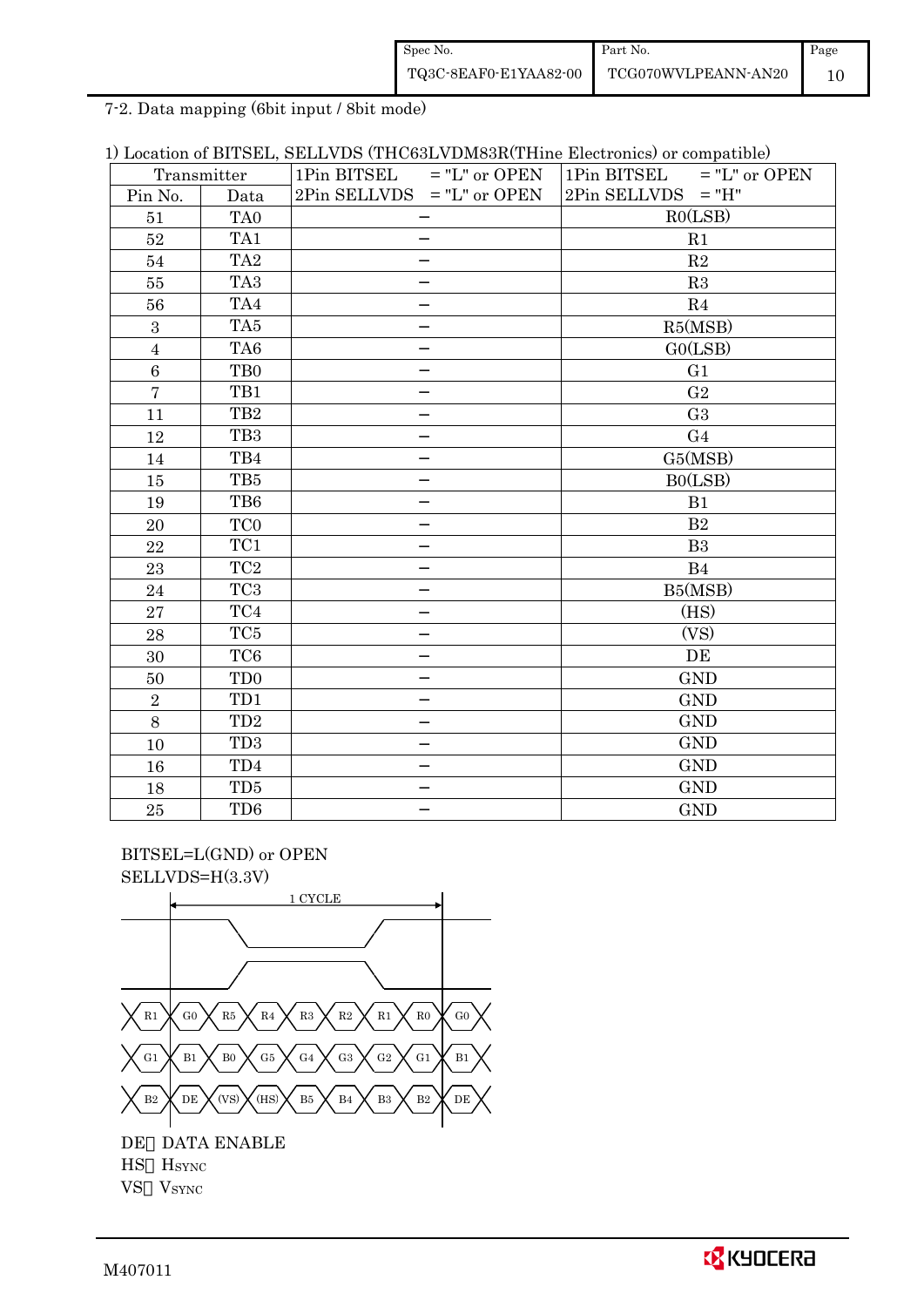## 2) Block Diagram

## BITSEL=L(GND) or OPEN SELLVDS=H(3.3V)



SELLVDS signal line has 10 pulldown resister.

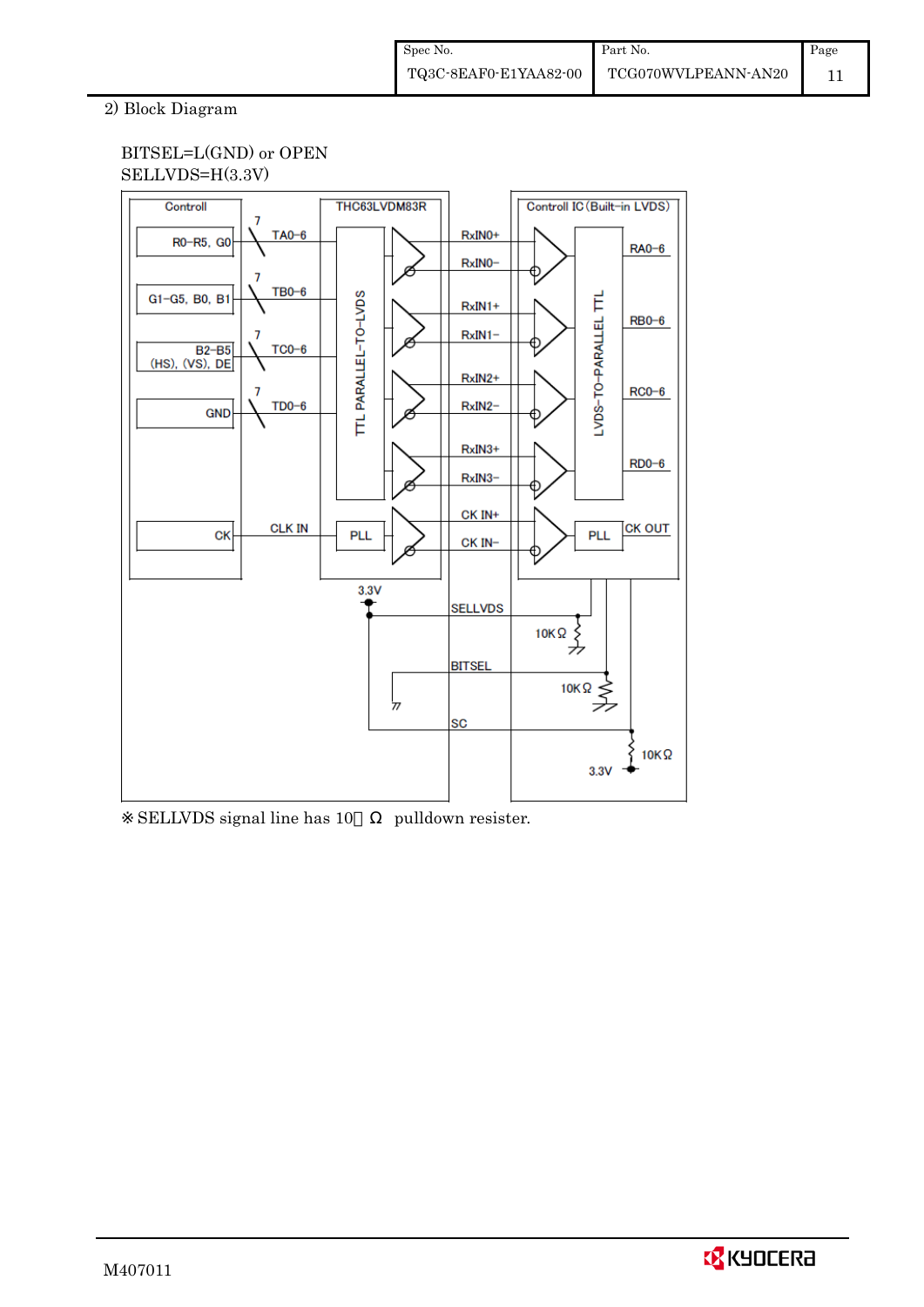

When using "6-bit Transmitter", please connect the unused channel of the control IC receiver as described in the diagram below.

SELLVDS signal line has 10 pulldown resister.

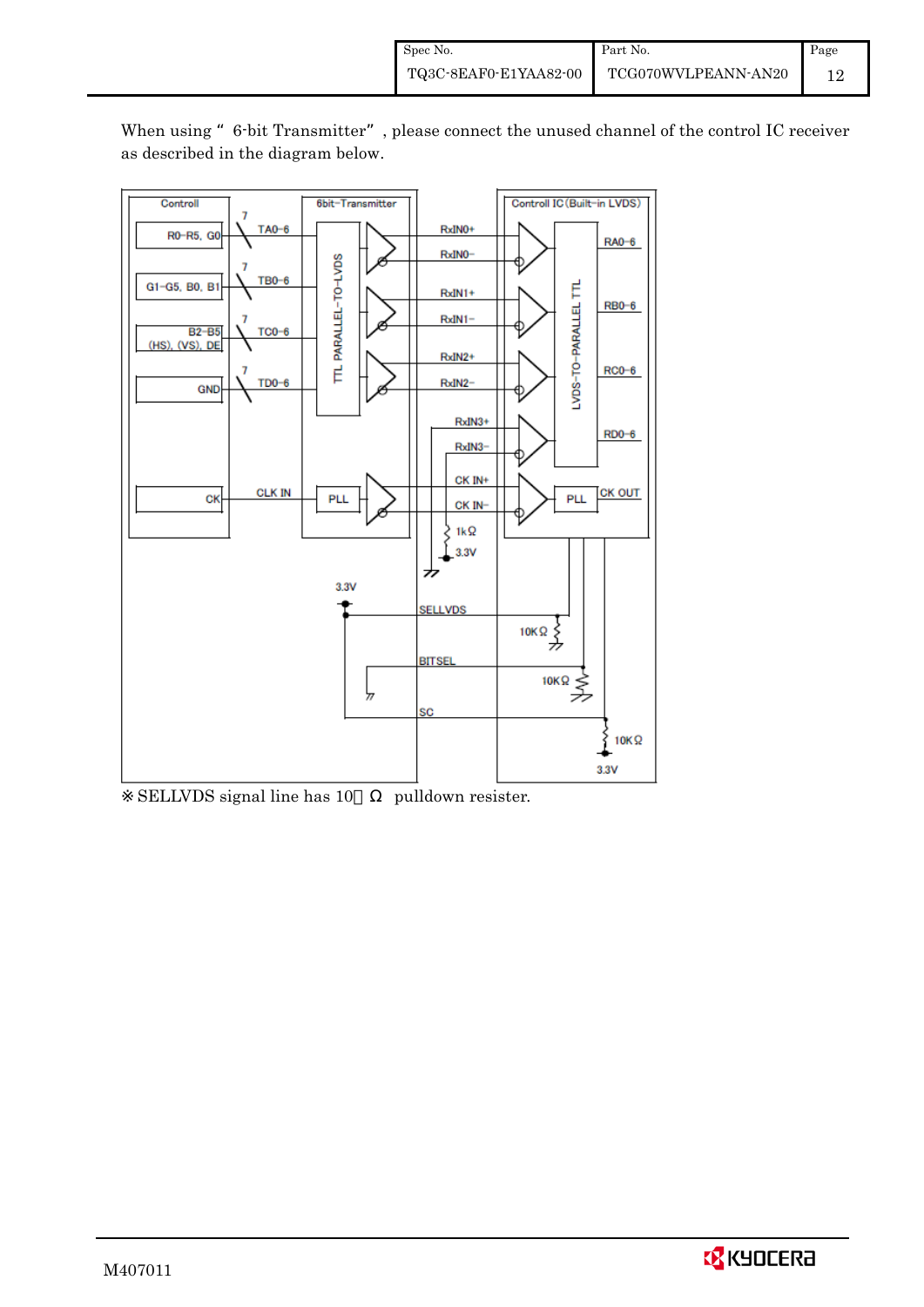| Spec No.              | Part No.            | Page |
|-----------------------|---------------------|------|
| TQ3C-8EAF0-E1YAA82-00 | TCG070WVLPEANN-AN20 |      |

7-3. Data mapping (8bit input / 8bit mode)

| 1) Location of BITSEL, SELLVDS (THC63LVDM83R(THine Electronics) or compatible) |  |
|--------------------------------------------------------------------------------|--|
|--------------------------------------------------------------------------------|--|

| Transmitter    |                             | 1Pin BITSEL $=$ "L" or OPEN  | 1Pin BITSEL $=$ "L" or OPEN |  |
|----------------|-----------------------------|------------------------------|-----------------------------|--|
| Pin No.        | Data                        | $2Pin$ SELLVDS = "L" or OPEN | $2Pin$ SELLVDS = "H"        |  |
| 51             | TA <sub>0</sub>             | RO(LSB)                      | R2                          |  |
| 52             | TA1                         | R1                           | R3                          |  |
| 54             | TA <sub>2</sub>             | R2                           | R <sub>4</sub>              |  |
| 55             | TA <sub>3</sub>             | R3                           | R5                          |  |
| 56             | TA4                         | R <sub>4</sub>               | R6                          |  |
| $\sqrt{3}$     | TA5                         | R5                           | R7(MSB)                     |  |
| $\overline{4}$ | TA6                         | GO(LSB)                      | G <sub>2</sub>              |  |
| $\,6\,$        | T <sub>B0</sub>             | G <sub>1</sub>               | G <sub>3</sub>              |  |
| $\overline{7}$ | TB1                         | G <sub>2</sub>               | G <sub>4</sub>              |  |
| 11             | TB <sub>2</sub>             | G <sub>3</sub>               | G5                          |  |
| 12             | TB <sub>3</sub>             | G <sub>4</sub>               | G6                          |  |
| 14             | TB4                         | G5                           | G7(MSB)                     |  |
| 15             | TB5                         | BO(LSB)                      | B <sub>2</sub>              |  |
| 19             | TB6                         | B1                           | B <sub>3</sub>              |  |
| 20             | TC <sub>0</sub>             | B <sub>2</sub>               | B4                          |  |
| 22             | TC1                         | B <sub>3</sub>               | B <sub>5</sub>              |  |
| 23             | TC <sub>2</sub>             | B <sub>4</sub>               | B <sub>6</sub>              |  |
| 24             | TC <sub>3</sub>             | B <sub>5</sub>               | B7(MSB)                     |  |
| 27             | TC4                         | (HS)                         | (HS)                        |  |
| 28             | TC <sub>5</sub>             | (VS)                         | (VS)                        |  |
| 30             | TC <sub>6</sub>             | DE                           | DE                          |  |
| 50             | T <sub>D</sub> <sub>0</sub> | R6                           | RO(LSB)                     |  |
| $\overline{2}$ | TD1                         | R7(MSB)                      | R1                          |  |
| 8              | TD <sub>2</sub>             | G <sub>6</sub>               | GO(LSB)                     |  |
| 10             | TD <sub>3</sub>             | G7(MSB)                      | G <sub>1</sub>              |  |
| 16             | TD4                         | <b>B6</b>                    | B0(LSB)                     |  |
| 18             | TD <sub>5</sub>             | B7(MSB)                      | B1                          |  |
| 25             | TD <sub>6</sub>             | (NA)                         | (NA)                        |  |

BITSEL=L(GND) or OPEN SELLVDS=L(GND) or OPEN

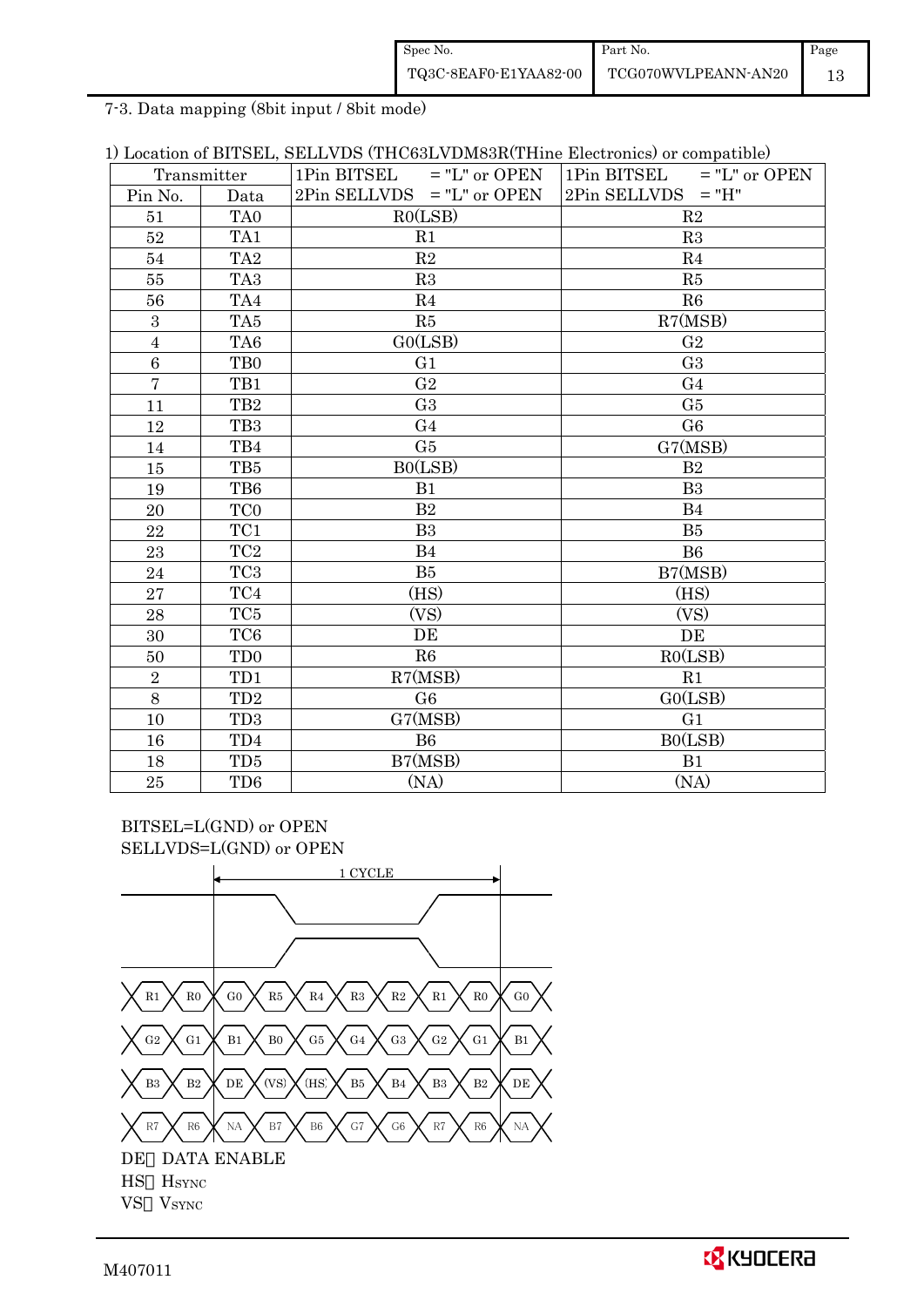## BITSEL=L(GND) or OPEN SELLVDS=H(3.3V)



2) Block Diagram

## BITSEL=L(GND) or OPEN SELLVDS=L(GND) or OPEN



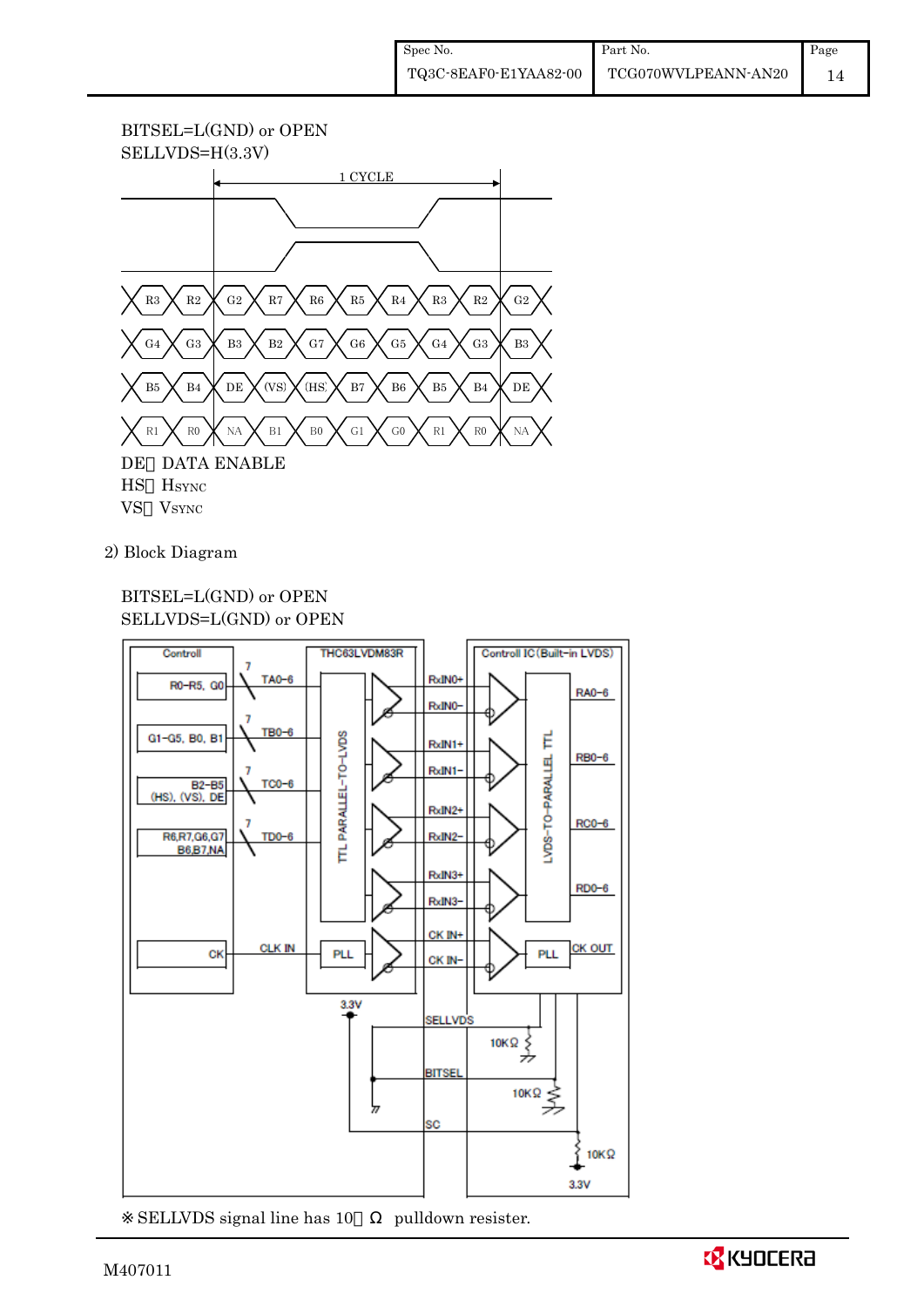## BITSEL=L(GND) or OPEN SELLVDS=H(3.3V)



SELLVDS signal line has 10 pulldown resister.

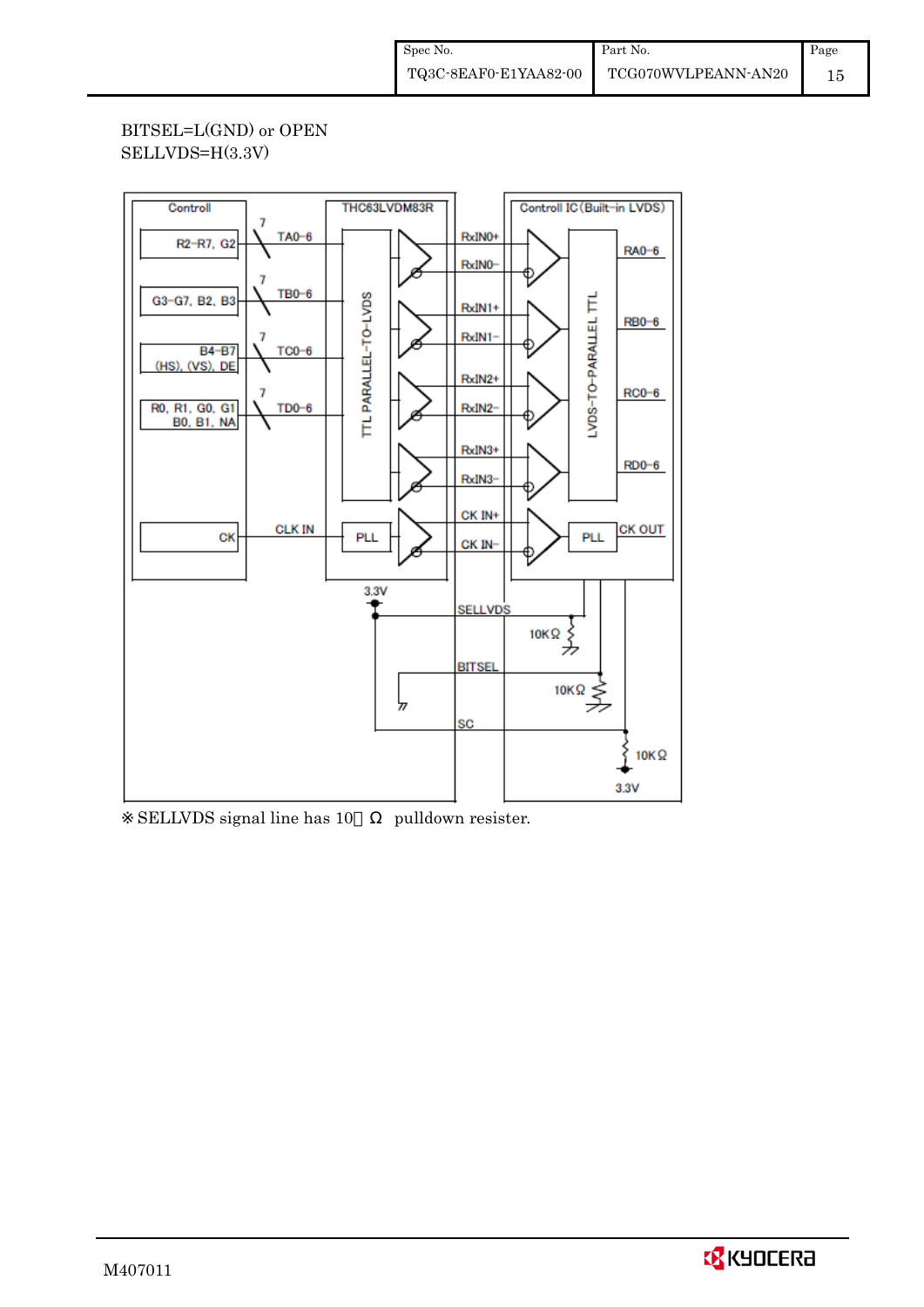| Spec No.              | Part No.            | Page |
|-----------------------|---------------------|------|
| TQ3C-8EAF0-E1YAA82-00 | TCG070WVLPEANN-AN20 |      |

7-4. Data mapping (6bit input / 6bit mode)

| 1) Location of BITSEL, SELLVDS (THC63LVDM83R(THine Electronics) or compatible) |  |  |  |  |  |  |  |  |
|--------------------------------------------------------------------------------|--|--|--|--|--|--|--|--|
|--------------------------------------------------------------------------------|--|--|--|--|--|--|--|--|

|                 | Transmitter     | $1Pin$ BITSEL = "H"          | $\overline{\phantom{a}}$<br>1Pin BITSEL<br>$=$ "H" |
|-----------------|-----------------|------------------------------|----------------------------------------------------|
| Pin No.         | Data            | $2Pin$ SELLVDS = "L" or OPEN | $2Pin$ SELLVDS = "H"                               |
| 44              | TA <sub>0</sub> | RO(LSB)                      |                                                    |
| 45              | TA1             | R1                           |                                                    |
| 47              | TA <sub>2</sub> | R2                           |                                                    |
| 48              | TA <sub>3</sub> | R3                           |                                                    |
| $\mathbf{1}$    | TA4             | R4                           |                                                    |
| 3               | TA5             | R5(MSB)                      |                                                    |
| $\overline{4}$  | TA <sub>6</sub> | GO(LSB)                      |                                                    |
| $6\phantom{.}6$ | T <sub>B0</sub> | G <sub>1</sub>               |                                                    |
| $\overline{7}$  | TB1             | G <sub>2</sub>               |                                                    |
| 9               | TB <sub>2</sub> | G <sub>3</sub>               |                                                    |
| 10              | TB <sub>3</sub> | G <sub>4</sub>               |                                                    |
| 12              | TB4             | G5(MSB)                      |                                                    |
| 13              | TB5             | B0(LSB)                      |                                                    |
| 15              | TB6             | B1                           |                                                    |
| 16              | <b>TCO</b>      | B <sub>2</sub>               |                                                    |
| 18              | TC1             | B <sub>3</sub>               |                                                    |
| 19              | TC <sub>2</sub> | <b>B</b> 4                   |                                                    |
| 20              | TC <sub>3</sub> | B5(MSB)                      |                                                    |
| 22              | TC4             | (HS)                         |                                                    |
| 23              | TC5             | (VS)                         |                                                    |
| 25              | TC6             | DE                           |                                                    |



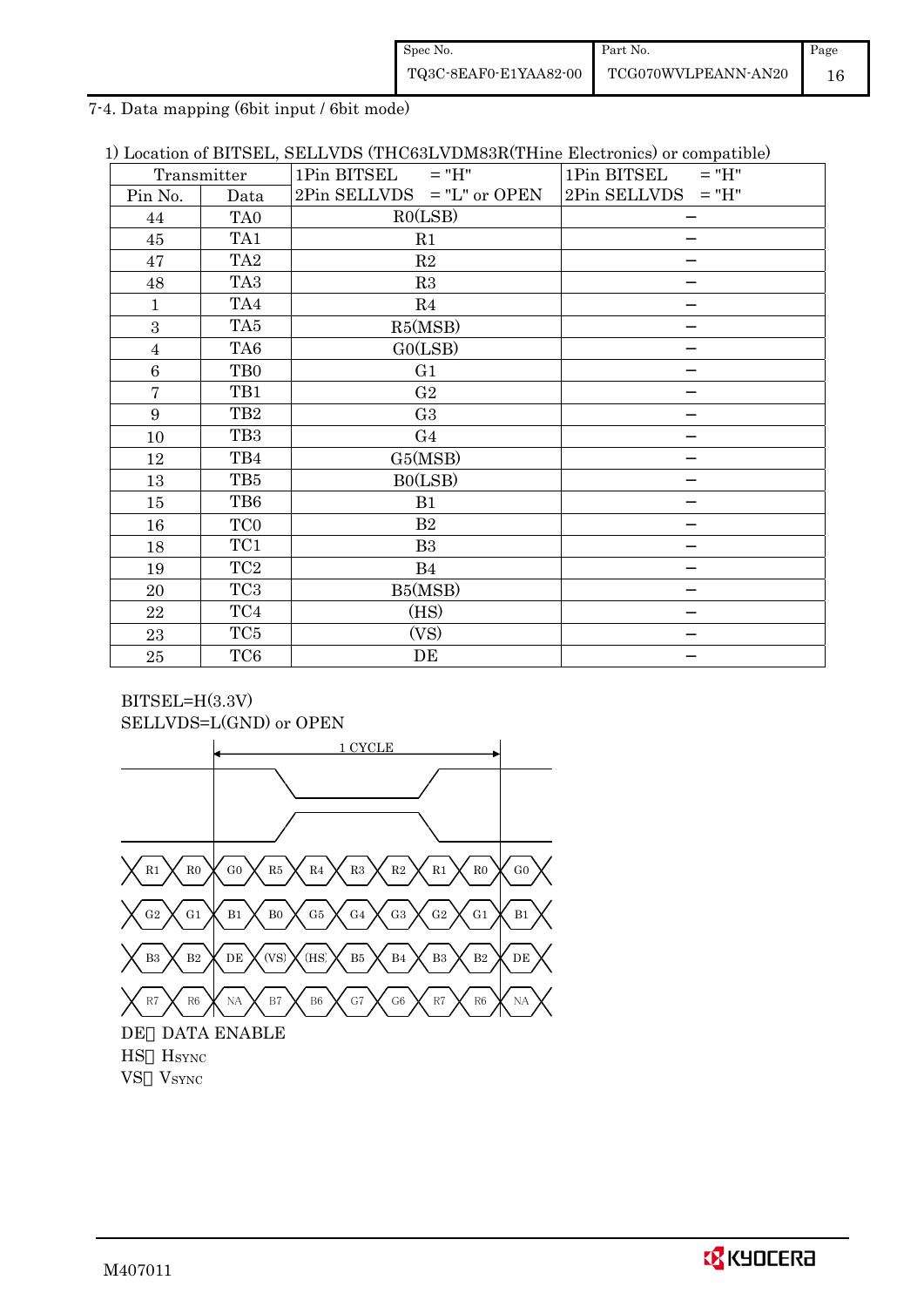## 2) Block Diagram

## BITSEL=H(3.3V) SELLVDS=L(GND) or OPEN



SELLVDS signal line has 10 pulldown resister.

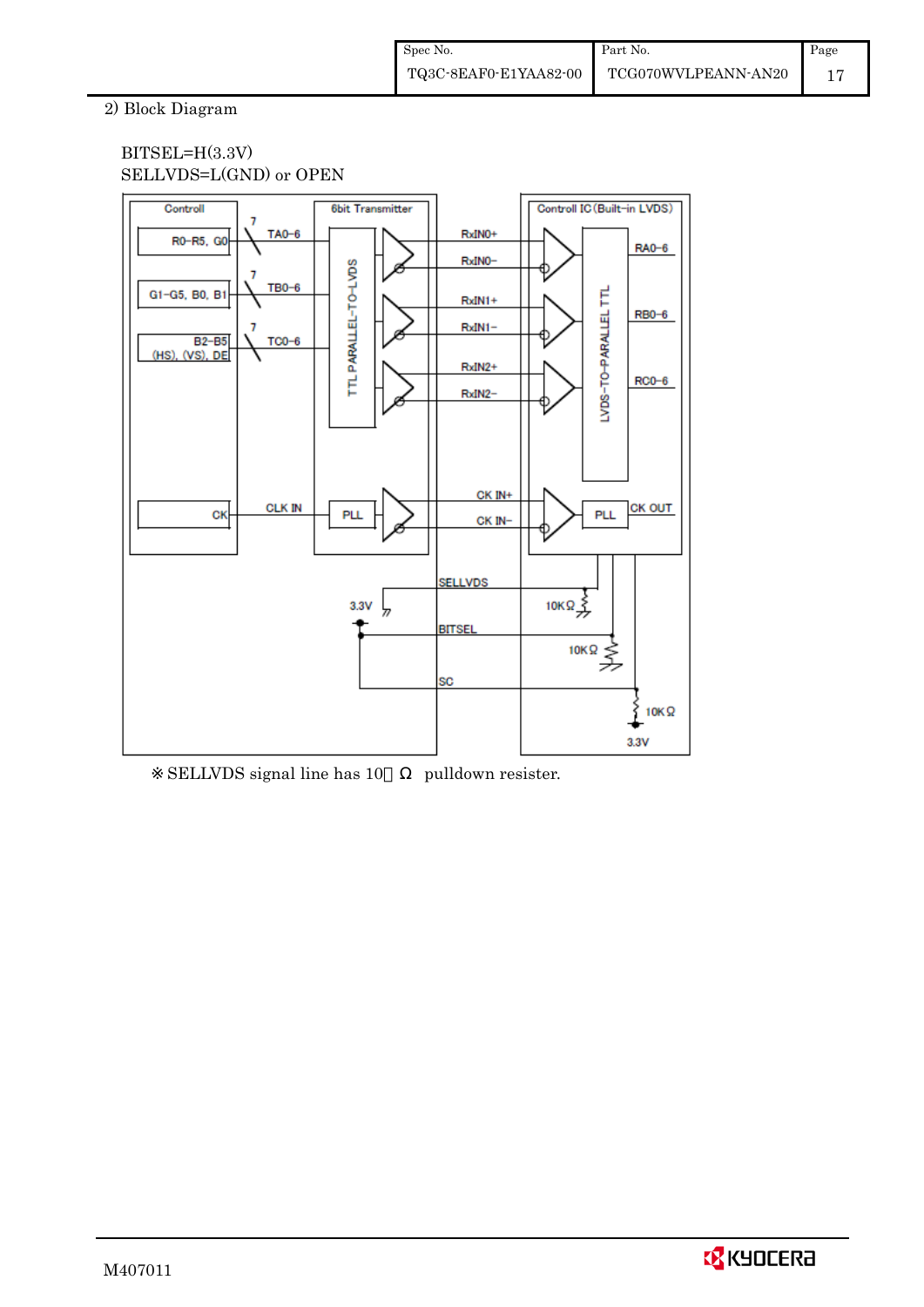# 8. Input timing characteristics  $\overline{\phantom{a}}$

8-1. Timing characteristics

|                         | Item                      | Symbol  | Min.           | Typ. | Max.  | Unit        | Note |
|-------------------------|---------------------------|---------|----------------|------|-------|-------------|------|
| Clock (CK)              | Frequency                 | 1/Tc    | 33.20<br>29.88 |      | 36.52 | MHz         |      |
| Horizontal Period       |                           |         | 1024           | 1056 | 1088  | Tc          |      |
|                         |                           | Th      | $\blacksquare$ | 31.8 |       | $\mu$ s     |      |
| Enable signal<br>(DE)   | Horizontal display period | Thd     |                | 800  |       | Tc          |      |
|                         | Vertical Period           | $T_{V}$ | 487            | 525  | 550   | Th          |      |
| Vertical display period |                           | Tvd     |                | 480  |       | Th          |      |
| Refresh rate            |                           | $f_V$   | 50             | 60   | 70    | $_{\rm Hz}$ | 2)   |

1) Please set a clock frequency, a vertical dormant period, and the horizontal dormant period so that the Horizontal Period should not reach less than Min. value.

2) If the refresh rate reach less than Min. value, the deterioration of the display quality, flicker etc., may occur.(fv=1/Tv)



## **Vertical Timing Diagram**

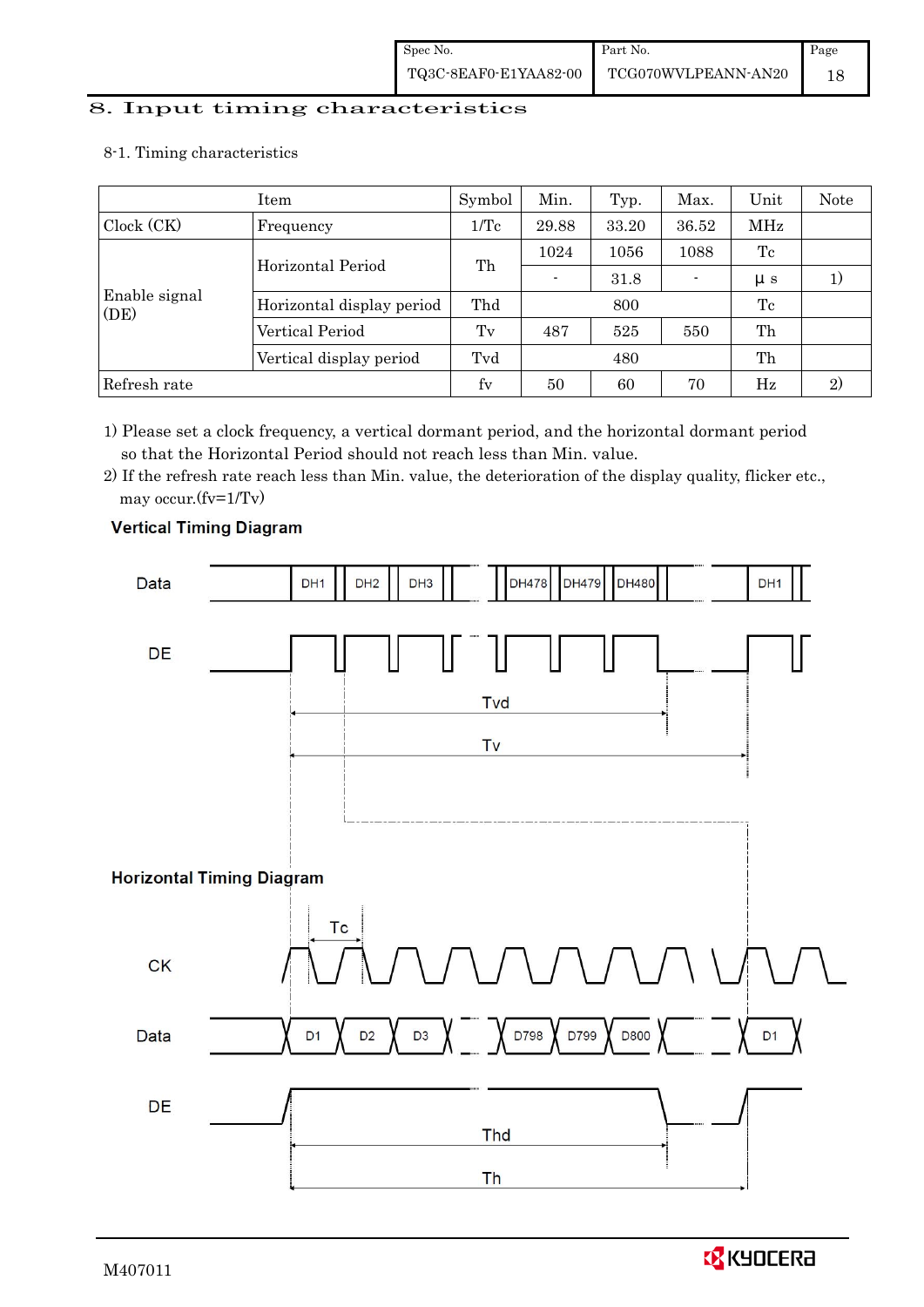Spec No. TQ3C-8EAF0-E1YAA82-00 Part No. TCG070WVLPEANN-AN20 Page 19

8-2. Input Data Signals and Display position on the screen

|                          | D800, DH1 |
|--------------------------|-----------|
|                          |           |
| $\bf{R}$<br>$\bf G$<br>В |           |
|                          |           |
|                          |           |
|                          |           |

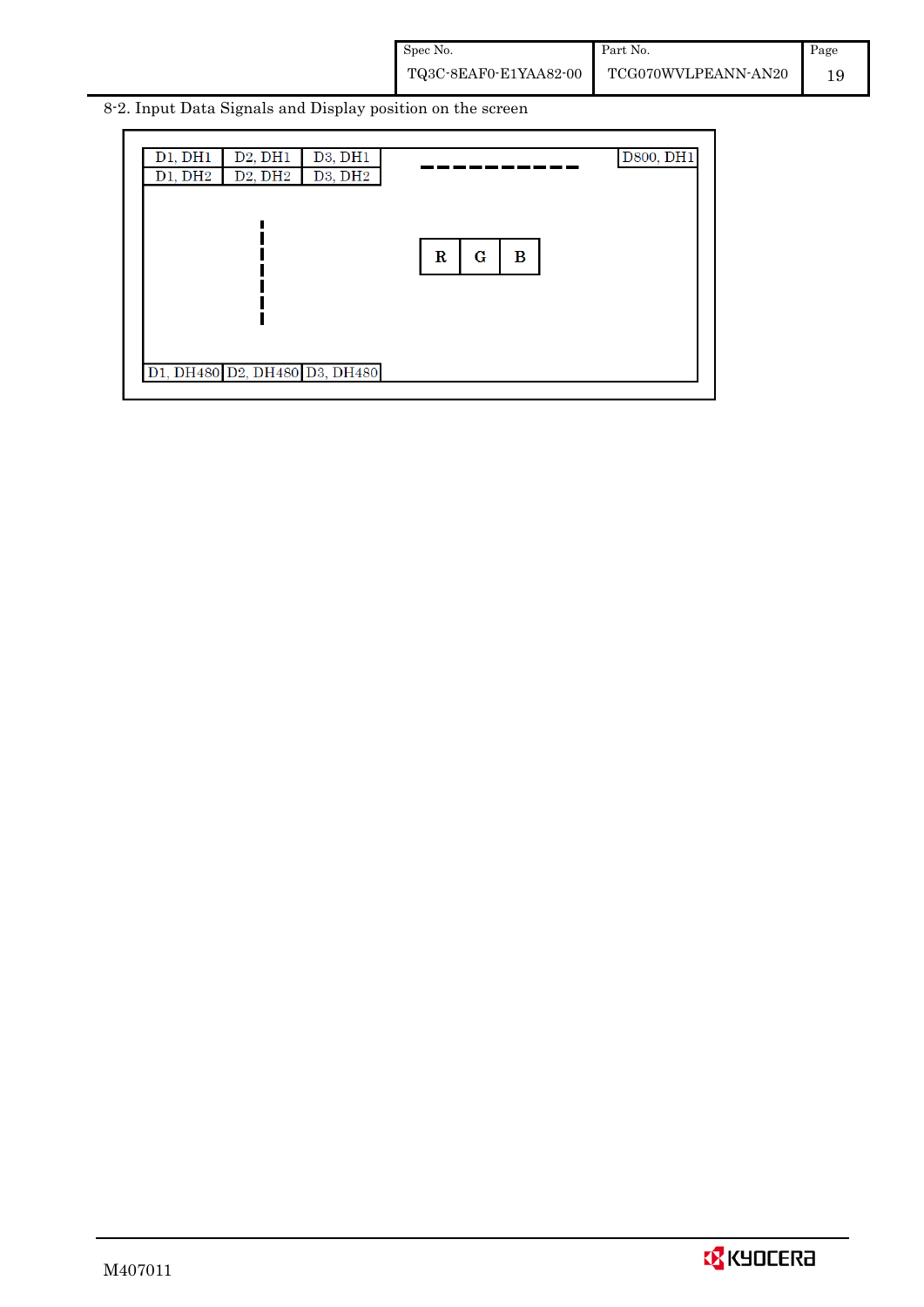## 9. Lot number identification

The lot number shall be indicated on the back of the backlight case of each LCD.

TCG070WVLPEANN-AN20 - □□ - □□ - □ MADE IN □□□□□ ↓ ↓ ↓ ↓ ↓  $12 \quad 3 \quad 4$  5

- No1. No5. above indicate
	- 1. Year code
		- 2. Month code
		- 3. Date
		- 4. Version Number
		- 5. Country of origin (Japan or China)

| Year | 2013 | 2014 | 2015 | 2016 | 2017 | 2018 |
|------|------|------|------|------|------|------|
| Code |      |      |      |      |      |      |

| Month | Jan. | Feb. | Mar. | Apr. | May | Jun. |
|-------|------|------|------|------|-----|------|
| Code  |      |      |      |      |     |      |

| Month | Jul. | Aug. | Sep. | Oct. | Nov. | Dec. |
|-------|------|------|------|------|------|------|
| Code  |      |      |      | ∡⊾   |      |      |

#### 10. Warranty

#### 10-1. Incoming inspection

Please inspect the LCD within one month after your receipt.

#### 10-2. Production warranty

 Kyocera warrants its LCD's for a period of 12 months from the ship date. Kyocera shall, by mutual agreement, replace or re-work defective LCD's that are shown to be Kyocera's responsibility.

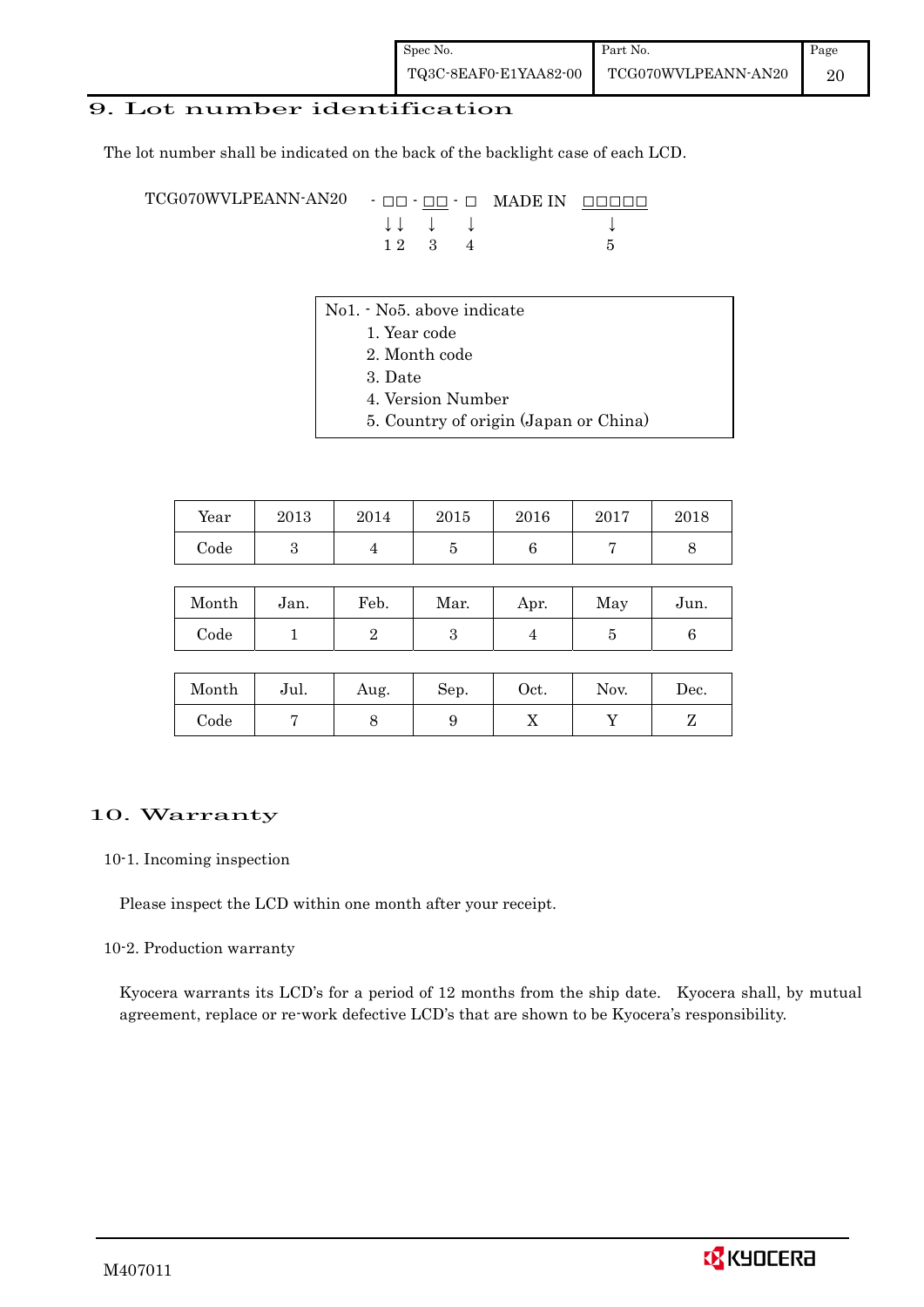### 11. Precautions for use

- 11-1. Installation of the LCD
- 1) A transparent protection plate shall be added to protect the LCD and its polarizer.
- 2) The LCD shall be installed so that there is no pressure on the LSI chips.
- 3) The LCD shall be installed flat, without twisting or bending.
- 4) A transparent protection sheet is attached to the polarizer. Please remove the protection film slowly before use, paying attention to static electricity.
- 5) Please design the housing window so that its edges are between the active area and the effective area of the LCD screen.

#### 11-2. Static electricity

- 1) Since CMOS ICs are mounted directly onto the LCD glass, protection from static electricity is required.
- 2) Workers should use body grounding. Operator should wear ground straps.

#### 11-3. LCD operation

- 1) The LCD shall be operated within the limits specified. Operation at values outside of these limits may shorten life, and/or harm display images.
- 2) Please select the best display pattern based on your evaluation because flicker, lines or nonuniformity or unevenness can be visible depending on display patterns.

#### 11-4. Storage

- 1) The LCD shall be stored within the temperature and humidity limits specified. Store in a dark area, and protect the LCD from direct sunlight or fluorescent light.
- 2) Always store the LCD so that it is free from external pressure onto it.

#### 11-5. Usage

- 1) DO NOT store in a high humidity environment for extended periods. Polarizer degradation bubbles, and/or peeling off of the polarizer may result.
- 2) The front polarizer is easily scratched or damaged. Prevent touching it with any hard material, and from being pushed or rubbed.
- 3) The LCD screen may be cleaned by wiping the screen surface with a soft cloth or cotton pad using a little Ethanol.
- 4) Water may cause damage or discoloration of the polarizer. Clean condensation or moisture from any source immediately.
- 5) Always keep the LCD free from condensation during testing. Condensation may permanently spot or stain the polarizer.
- 6) Do not disassemble LCD because it will result in damage.
- 7) This Kyocera LCD has been specifically designed for use in general electronic devices, but not for use in a special environment such as usage in an active gas. Hence, when the LCD is supposed to be used in a special environment, evaluate the LCD thoroughly beforehand and do not expose the LCD to chemicals such as an active gas.
- 8) Please do not use solid-base image pattern for long hours because a temporary afterimage may appear. We recommend using screen saver etc. in cases where a solid-base image pattern must be used.
- 9) Liquid crystal may leak when the LCD is broken. Be careful not to let the fluid go into your eyes and mouth. In the case the fluid touches your body; rinse it off right away with water and soap.

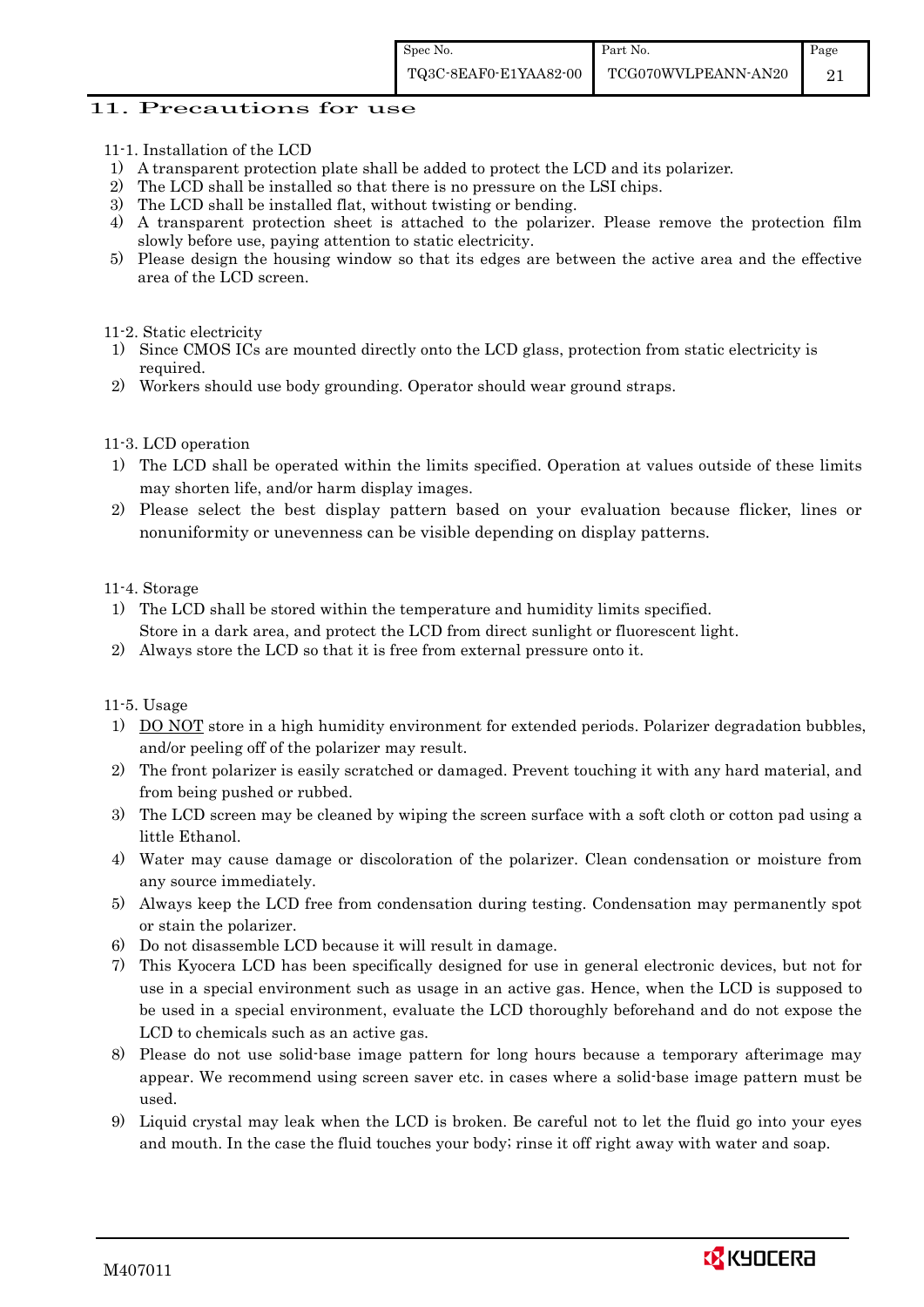## 12. Reliability test data

| Test item                            | Test condition                                                                                        | Test time        |                                                            | Judgement                                                                  |
|--------------------------------------|-------------------------------------------------------------------------------------------------------|------------------|------------------------------------------------------------|----------------------------------------------------------------------------|
| High temp.<br>atmosphere             | $80^{\circ}$ C                                                                                        | 240h             | Display function<br>Display quality<br>Current consumption | $\therefore$ No defect<br>$\therefore$ No defect<br>$\therefore$ No defect |
| Low temp.<br>atmosphere              | $-30$ °C                                                                                              | 240h             | Display function<br>Display quality<br>Current consumption | $\therefore$ No defect<br>: No defect<br>$\therefore$ No defect            |
| High temp.<br>humidity<br>atmosphere | $40^{\circ}$ C 90% RH                                                                                 | 240h             | Display function<br>Display quality<br>Current consumption | : No defect<br>$\therefore$ No defect<br>$\therefore$ No defect            |
| Temp. cycle                          | $-30^{\circ}$ C<br>0.5 <sub>h</sub><br>0.5 <sub>h</sub><br>R.T.<br>$80^{\circ}$ C<br>0.5 <sub>h</sub> | 10cycles         | Display function<br>Display quality<br>Current consumption | $\therefore$ No defect<br>$\therefore$ No defect<br>$\therefore$ No defect |
| High temp.<br>operation              | $70^{\circ}$ C                                                                                        | 500 <sub>h</sub> | Display function<br>Display quality<br>Current consumption | : No defect<br>$\therefore$ No defect<br>$\therefore$ No defect            |

1) Each test item uses a test LCD only once. The tested LCD is not used in any other tests.

2) The LCD is tested in circumstances in which there is no condensation.

3) The reliability test is not an out-going inspection.

4) The result of the reliability test is for your reference purpose only. The reliability test is conducted only to examine the LCD's capability.

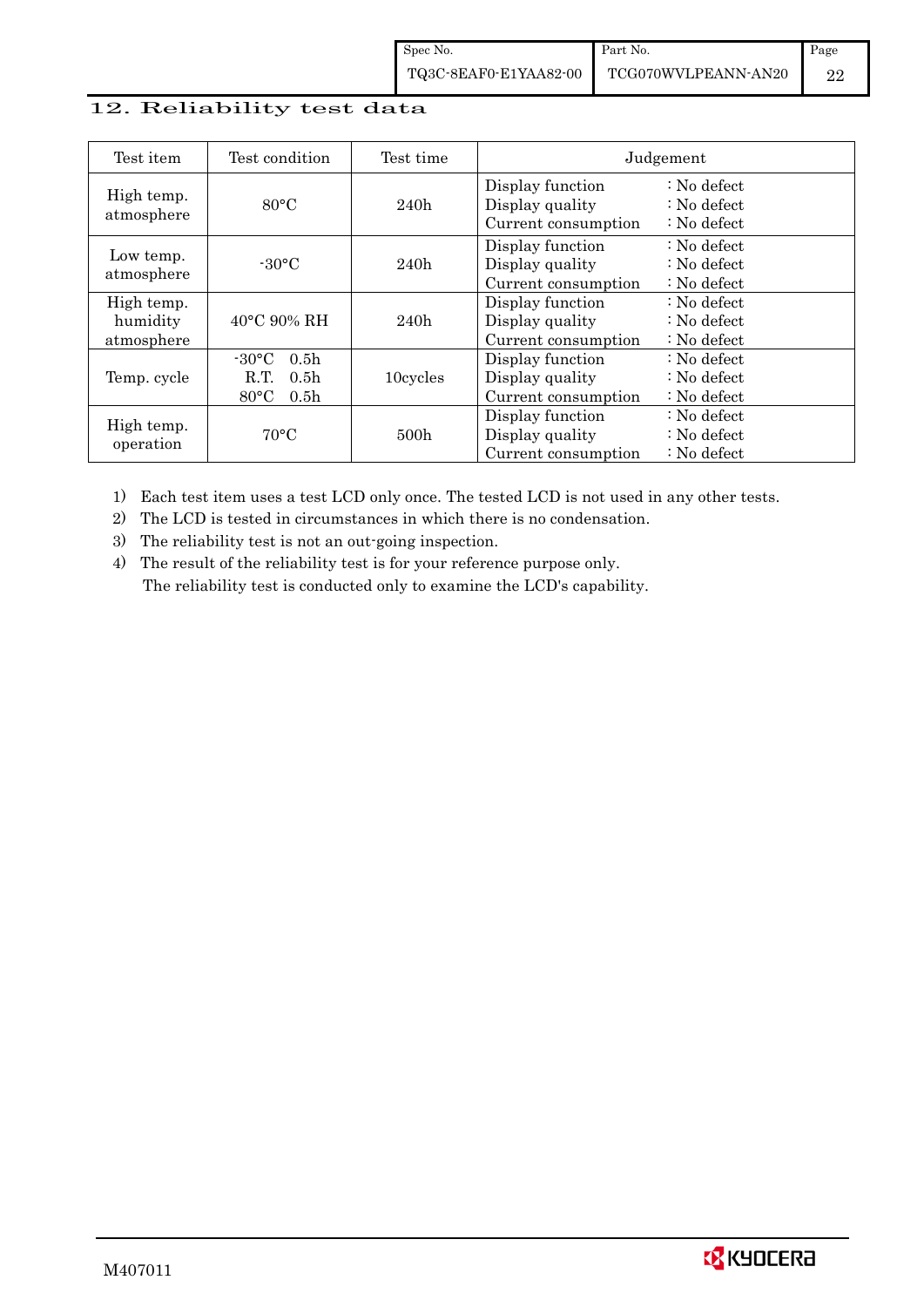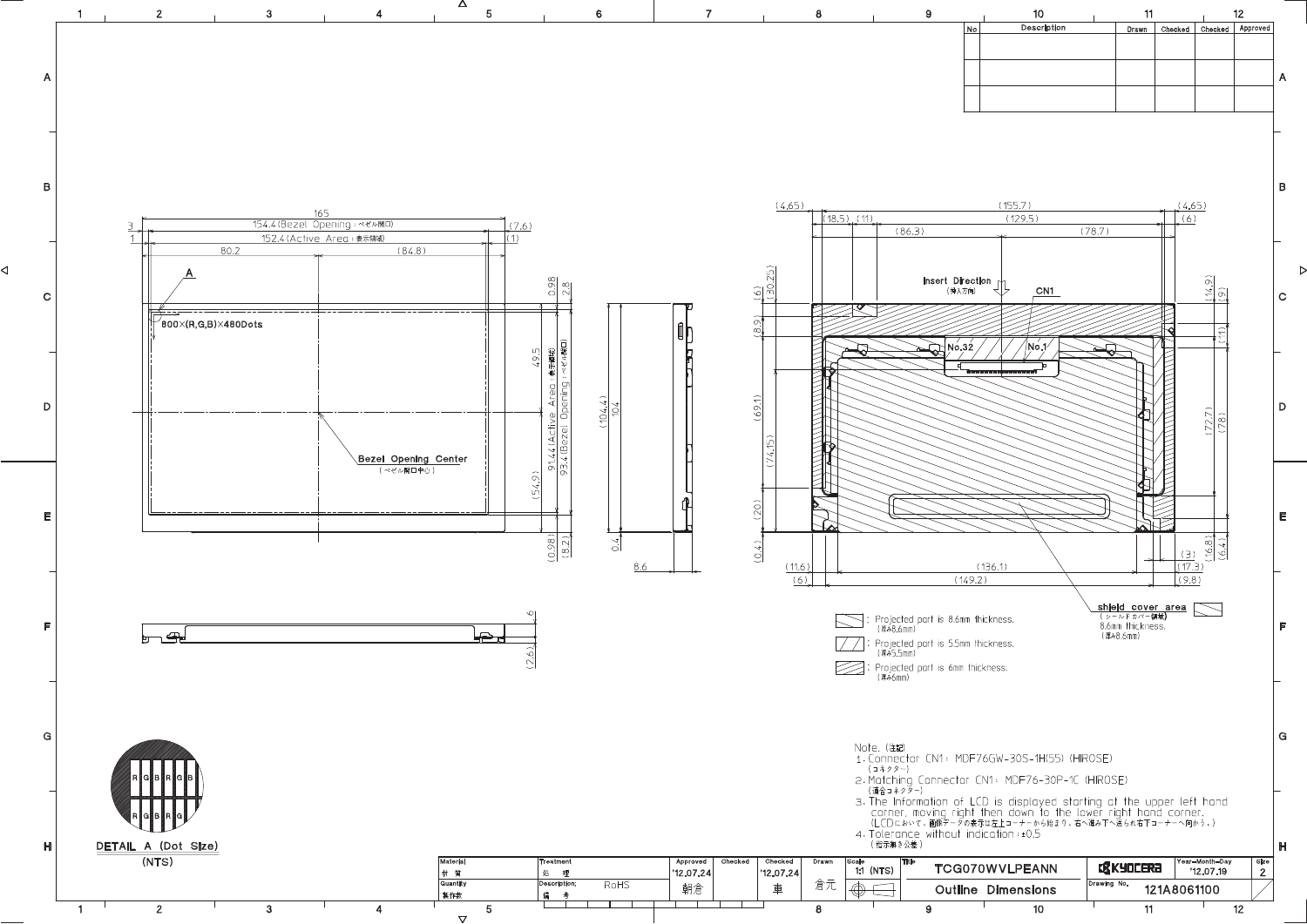| Spec No. | TQ3C-8EAF0-E2YAA82-00   |
|----------|-------------------------|
| Date     | <b>January 18, 2013</b> |

## KYOCERA INSPECTION STANDARD

## TYPE : TCG070WVLPEANN-AN20

## KYOCERA CORPORATION LCD DIVISION

| Original         | Designed by $:$ Engineering dept. |         |                            | Confirmed by $:QA$ dept. |          |  |
|------------------|-----------------------------------|---------|----------------------------|--------------------------|----------|--|
| Issue Date       | Prepared                          | Checked | Approved                   | Checked                  | Approved |  |
| January 18, 2013 | Æ. Mori                           |         | Jamajaki M.Fujitani IHamas |                          |          |  |

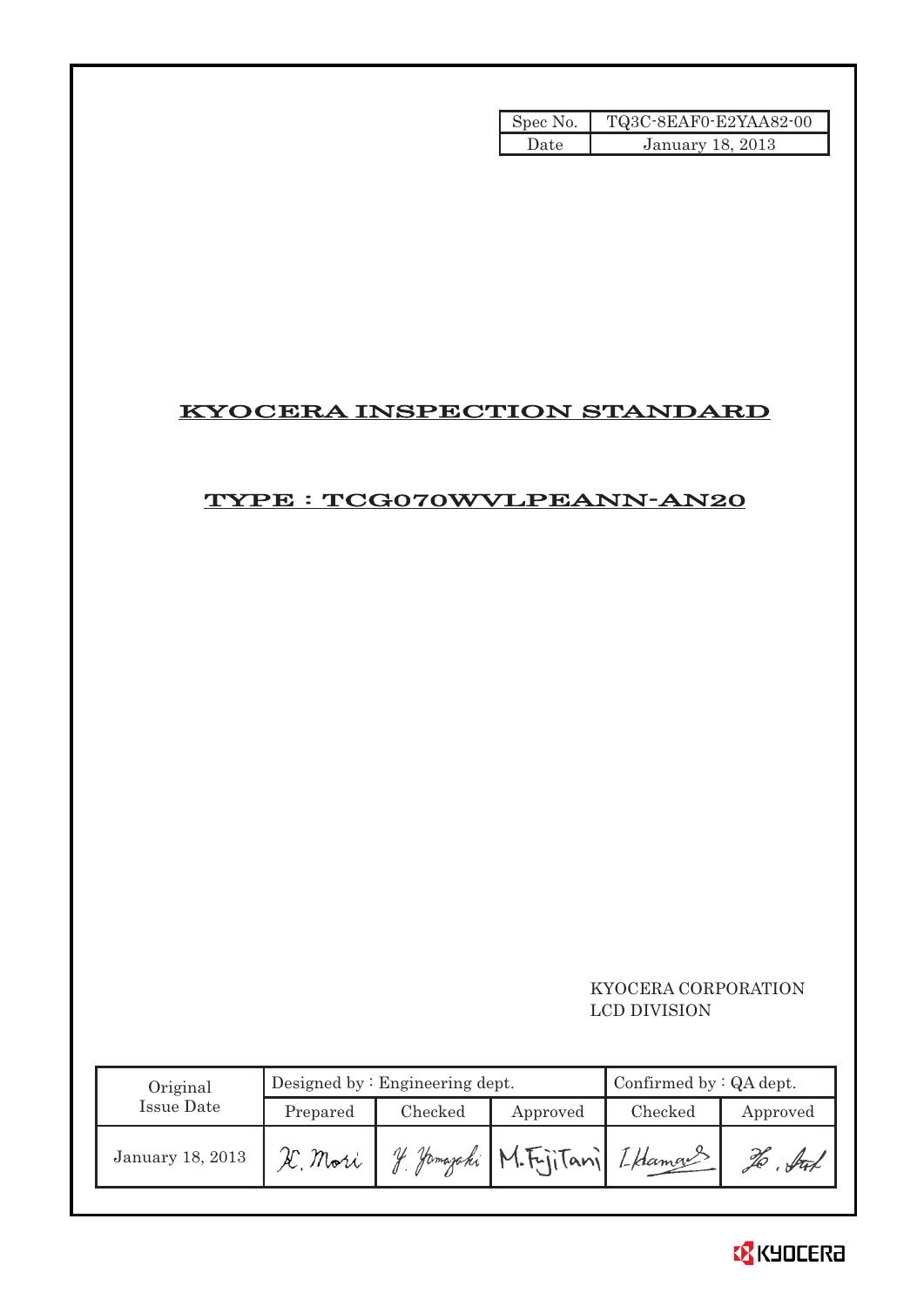| Spec No.              | Part No.            | Page |
|-----------------------|---------------------|------|
| TQ3C-8EAF0-E2YAA82-00 | TCG070WVLPEANN-AN20 |      |

|         |             |          | Revision record                 |                                      |                          |          |
|---------|-------------|----------|---------------------------------|--------------------------------------|--------------------------|----------|
|         |             |          | Designed by : Engineering dept. |                                      | Confirmed by $:QA$ dept. |          |
|         | $\rm{Date}$ | Prepared | $\rm Checked$                   | Approved                             | $\rm Checked$            | Approved |
|         |             |          |                                 |                                      |                          |          |
|         |             |          |                                 |                                      |                          |          |
| Rev.No. | $\rm{Date}$ | Page     |                                 | $\label{eq:2} \textbf{Descriptions}$ |                          |          |
|         |             |          |                                 |                                      |                          |          |
|         |             |          |                                 |                                      |                          |          |
|         |             |          |                                 |                                      |                          |          |
|         |             |          |                                 |                                      |                          |          |
|         |             |          |                                 |                                      |                          |          |
|         |             |          |                                 |                                      |                          |          |
|         |             |          |                                 |                                      |                          |          |
|         |             |          |                                 |                                      |                          |          |
|         |             |          |                                 |                                      |                          |          |
|         |             |          |                                 |                                      |                          |          |
|         |             |          |                                 |                                      |                          |          |
|         |             |          |                                 |                                      |                          |          |
|         |             |          |                                 |                                      |                          |          |
|         |             |          |                                 |                                      |                          |          |
|         |             |          |                                 |                                      |                          |          |
|         |             |          |                                 |                                      |                          |          |
|         |             |          |                                 |                                      |                          |          |
|         |             |          |                                 |                                      |                          |          |
|         |             |          |                                 |                                      |                          |          |
|         |             |          |                                 |                                      |                          |          |
|         |             |          |                                 |                                      |                          |          |
|         |             |          |                                 |                                      |                          |          |
|         |             |          |                                 |                                      |                          |          |
|         |             |          |                                 |                                      |                          |          |
|         |             |          |                                 |                                      |                          |          |
|         |             |          |                                 |                                      |                          |          |
|         |             |          |                                 |                                      |                          |          |
|         |             |          |                                 |                                      |                          |          |
|         |             |          |                                 |                                      |                          |          |
|         |             |          |                                 |                                      |                          |          |
|         |             |          |                                 |                                      |                          |          |
|         |             |          |                                 |                                      |                          |          |
|         |             |          |                                 |                                      |                          |          |
|         |             |          |                                 |                                      |                          |          |
|         |             |          |                                 |                                      |                          |          |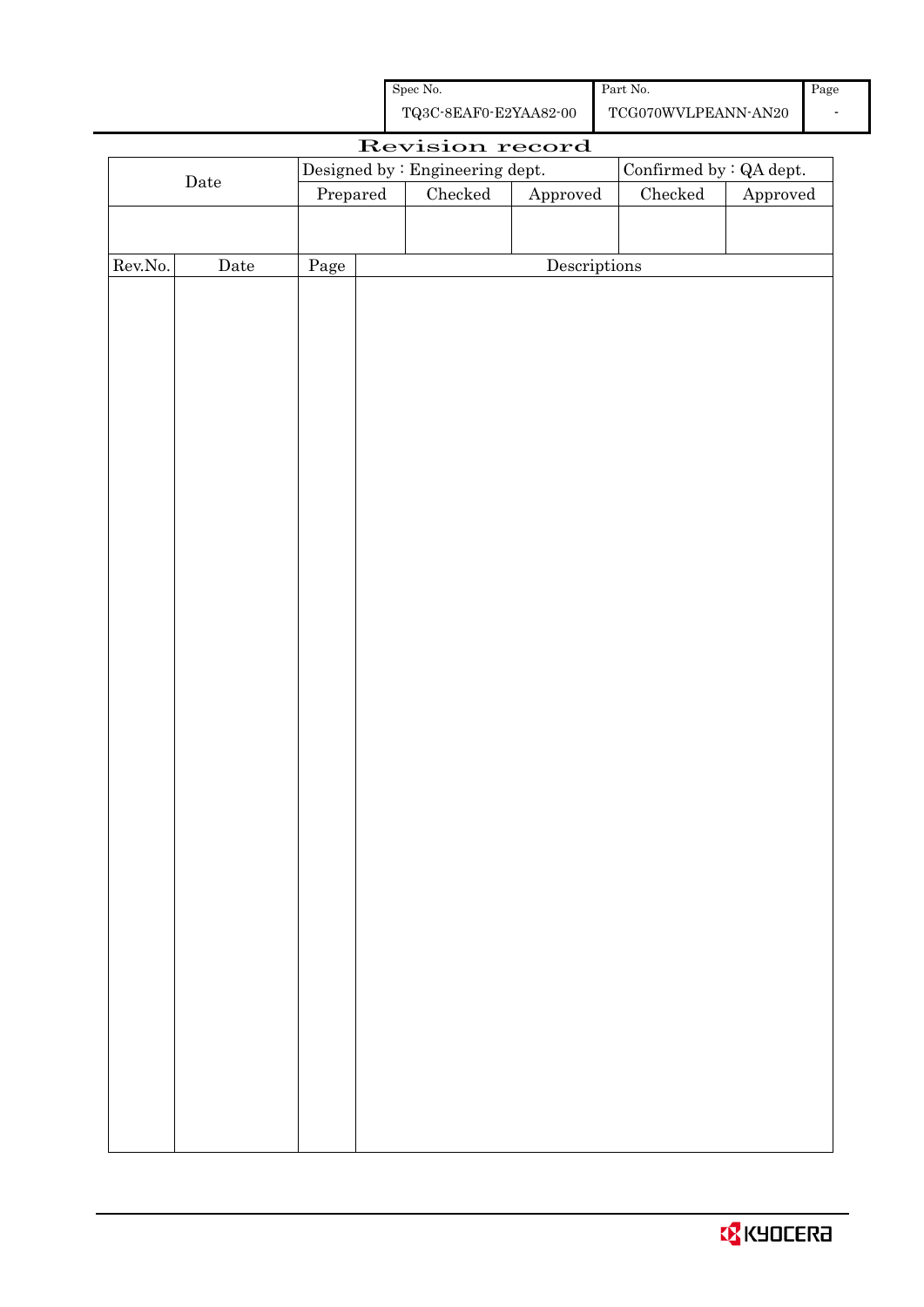Page 1

# Visuals specification

| 1) Note |
|---------|
|---------|

|                 | Note                                                                                                                                                                                  |                           |                                                                                                                                               |  |  |  |  |  |  |  |  |
|-----------------|---------------------------------------------------------------------------------------------------------------------------------------------------------------------------------------|---------------------------|-----------------------------------------------------------------------------------------------------------------------------------------------|--|--|--|--|--|--|--|--|
| General         | Customer identified anomalies not defined within this inspection standard shall be<br>1.<br>reviewed by Kyocera, and an additional standard shall be determined by mutual<br>consent. |                           |                                                                                                                                               |  |  |  |  |  |  |  |  |
|                 | This inspection standard about the image quality shall be applied to any defect within<br>2.                                                                                          |                           |                                                                                                                                               |  |  |  |  |  |  |  |  |
|                 | the active area and shall not be applicable to outside of the area.                                                                                                                   |                           |                                                                                                                                               |  |  |  |  |  |  |  |  |
|                 | Inspection conditions<br>3.                                                                                                                                                           |                           |                                                                                                                                               |  |  |  |  |  |  |  |  |
|                 | Luminance                                                                                                                                                                             |                           | : 500 Lux min.                                                                                                                                |  |  |  |  |  |  |  |  |
|                 |                                                                                                                                                                                       | Inspection distance       | $\div$ 300 mm.                                                                                                                                |  |  |  |  |  |  |  |  |
|                 | Temperature                                                                                                                                                                           |                           | $: 25 + 5$                                                                                                                                    |  |  |  |  |  |  |  |  |
|                 | Direction                                                                                                                                                                             |                           | : Directly above                                                                                                                              |  |  |  |  |  |  |  |  |
| Definition of   | Dot defect                                                                                                                                                                            | Bright dot defect         | The dot is constantly "on" when power applied to the                                                                                          |  |  |  |  |  |  |  |  |
| inspection item |                                                                                                                                                                                       |                           | LCD, even when all "Black" data sent to the screen.                                                                                           |  |  |  |  |  |  |  |  |
|                 |                                                                                                                                                                                       |                           | Inspection tool: 5% Transparency neutral density filter.                                                                                      |  |  |  |  |  |  |  |  |
|                 |                                                                                                                                                                                       |                           | Count dot: If the dot is visible through the filter.                                                                                          |  |  |  |  |  |  |  |  |
|                 |                                                                                                                                                                                       |                           | Don't count dot: If the dot is not visible through the                                                                                        |  |  |  |  |  |  |  |  |
|                 |                                                                                                                                                                                       |                           | filter.<br>в<br>R<br>RGBRGBRGB<br>dot defect<br>RGBRGBRGB                                                                                     |  |  |  |  |  |  |  |  |
|                 |                                                                                                                                                                                       | Black dot defect          | The dot is constantly "off" when power applied to the<br>LCD, even when all "White" data sent to the screen.                                  |  |  |  |  |  |  |  |  |
|                 |                                                                                                                                                                                       |                           |                                                                                                                                               |  |  |  |  |  |  |  |  |
|                 |                                                                                                                                                                                       | Adjacent dot              | Adjacent dot defect is defined as two or more bright dot<br>defects or black dot defects.                                                     |  |  |  |  |  |  |  |  |
|                 |                                                                                                                                                                                       |                           | RGBRGBR<br>$\mathsf{R}[\mathsf{G}]\mathsf{B}[\mathsf{R}]\mathsf{G}[\mathsf{B}]\mathsf{R}[\mathsf{G}]\mathsf{B}$<br>dot defect<br>RGBRGBR<br>G |  |  |  |  |  |  |  |  |
|                 | External                                                                                                                                                                              | Bubble, Scratch,          | Visible operating (all pixels "Black" or "White") and non                                                                                     |  |  |  |  |  |  |  |  |
|                 | inspection                                                                                                                                                                            | Foreign particle          | operating.                                                                                                                                    |  |  |  |  |  |  |  |  |
|                 |                                                                                                                                                                                       | (Polarizer, Cell,         |                                                                                                                                               |  |  |  |  |  |  |  |  |
|                 |                                                                                                                                                                                       | Backlight)                |                                                                                                                                               |  |  |  |  |  |  |  |  |
|                 |                                                                                                                                                                                       | Appearance                | Does not satisfy the value at the spec.                                                                                                       |  |  |  |  |  |  |  |  |
|                 |                                                                                                                                                                                       | inspection                |                                                                                                                                               |  |  |  |  |  |  |  |  |
|                 | Definition                                                                                                                                                                            | Definition of circle size | Definition of linear size                                                                                                                     |  |  |  |  |  |  |  |  |
|                 | of size                                                                                                                                                                               | а                         | )/2                                                                                                                                           |  |  |  |  |  |  |  |  |